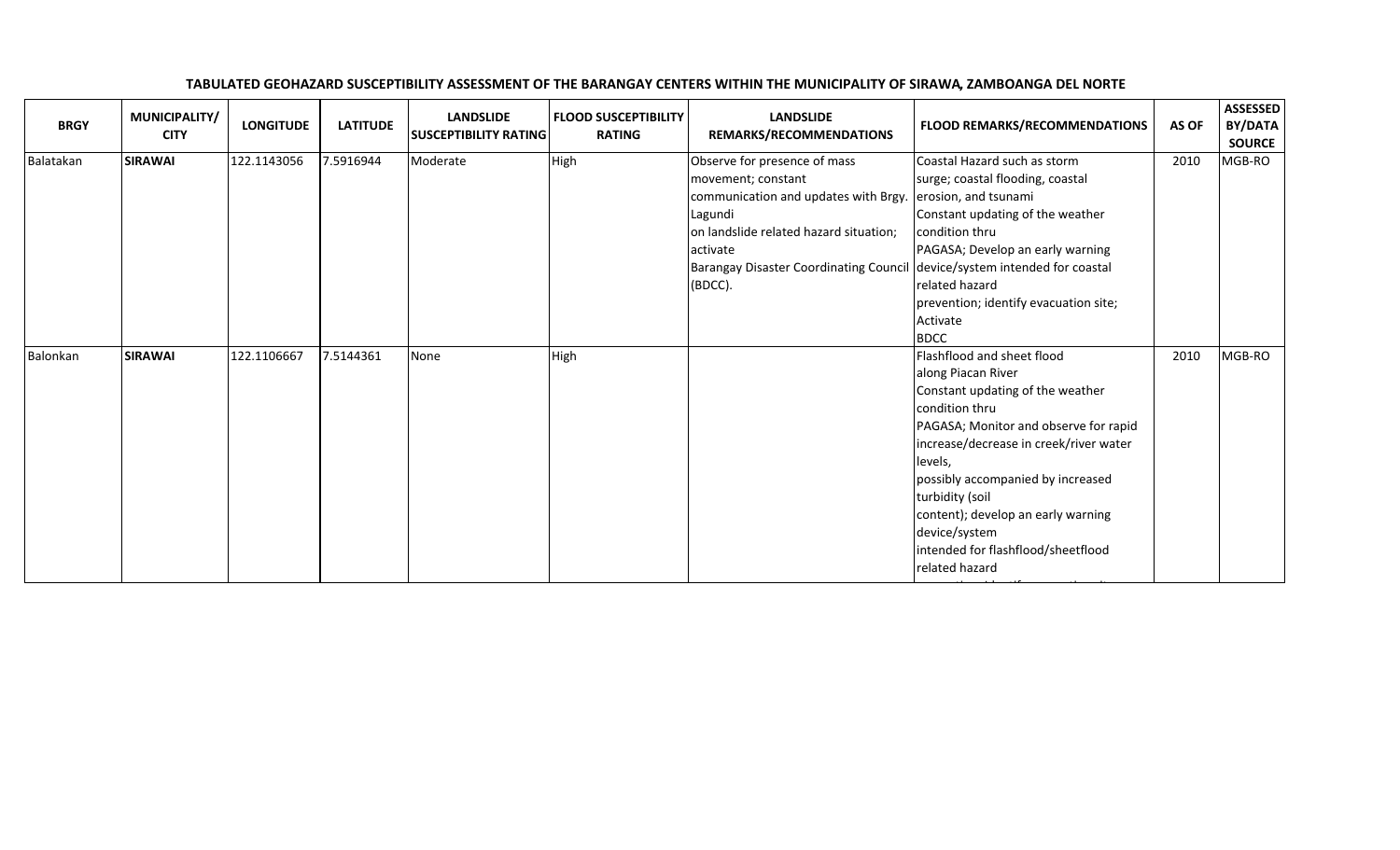| Balubuan | <b>SIRAWAI</b> | 122.1265833 | 7.6030278 | None | Low | High                                                                    | Flashflood and sheet flood             | 2010 | MGB-RO |
|----------|----------------|-------------|-----------|------|-----|-------------------------------------------------------------------------|----------------------------------------|------|--------|
|          |                |             |           |      |     | (steep slope; road cuts)                                                | along creeks draining toward           |      |        |
|          |                |             |           |      |     | Monitor/observe for presence of                                         | the area.                              |      |        |
|          |                |             |           |      |     | vertical                                                                | Constant updating of the weather       |      |        |
|          |                |             |           |      |     | displacement and cracks perpendicular condition thru                    |                                        |      |        |
|          |                |             |           |      |     | to the                                                                  | PAGASA; Monitor and observe for rapid  |      |        |
|          |                |             |           |      |     | steep slopes; Observed for saturated                                    | increase/decrease in creek/river water |      |        |
|          |                |             |           |      |     | ground or                                                               | levels,                                |      |        |
|          |                |             |           |      |     | seeps in areas that are not typically                                   | possibly accompanied by increased      |      |        |
|          |                |             |           |      |     | wet; constant                                                           | turbidity (soil                        |      |        |
|          |                |             |           |      |     | communication and updates with Brgy. content); develop an early warning |                                        |      |        |
|          |                |             |           |      |     | Pina on                                                                 | device/system                          |      |        |
|          |                |             |           |      |     | landslide related hazard situation;                                     | intended for flashflood/sheetflood     |      |        |
|          |                |             |           |      |     | Activate                                                                | related hazard prevention; Identify    |      |        |
|          |                |             |           |      |     | Barangay Disaster Coordinating Council evacuation site; Activate        |                                        |      |        |
|          |                |             |           |      |     | (BDCC);                                                                 | BDCC.                                  |      |        |
|          |                |             |           |      |     | Inform the concern agencies on the                                      |                                        |      |        |
|          |                |             |           |      |     | condition of                                                            |                                        |      |        |
|          |                |             |           |      |     | the landslide along steep road cuts of                                  |                                        |      |        |
|          |                |             |           |      |     | the national                                                            |                                        |      |        |
|          |                |             |           |      |     | road.                                                                   |                                        |      |        |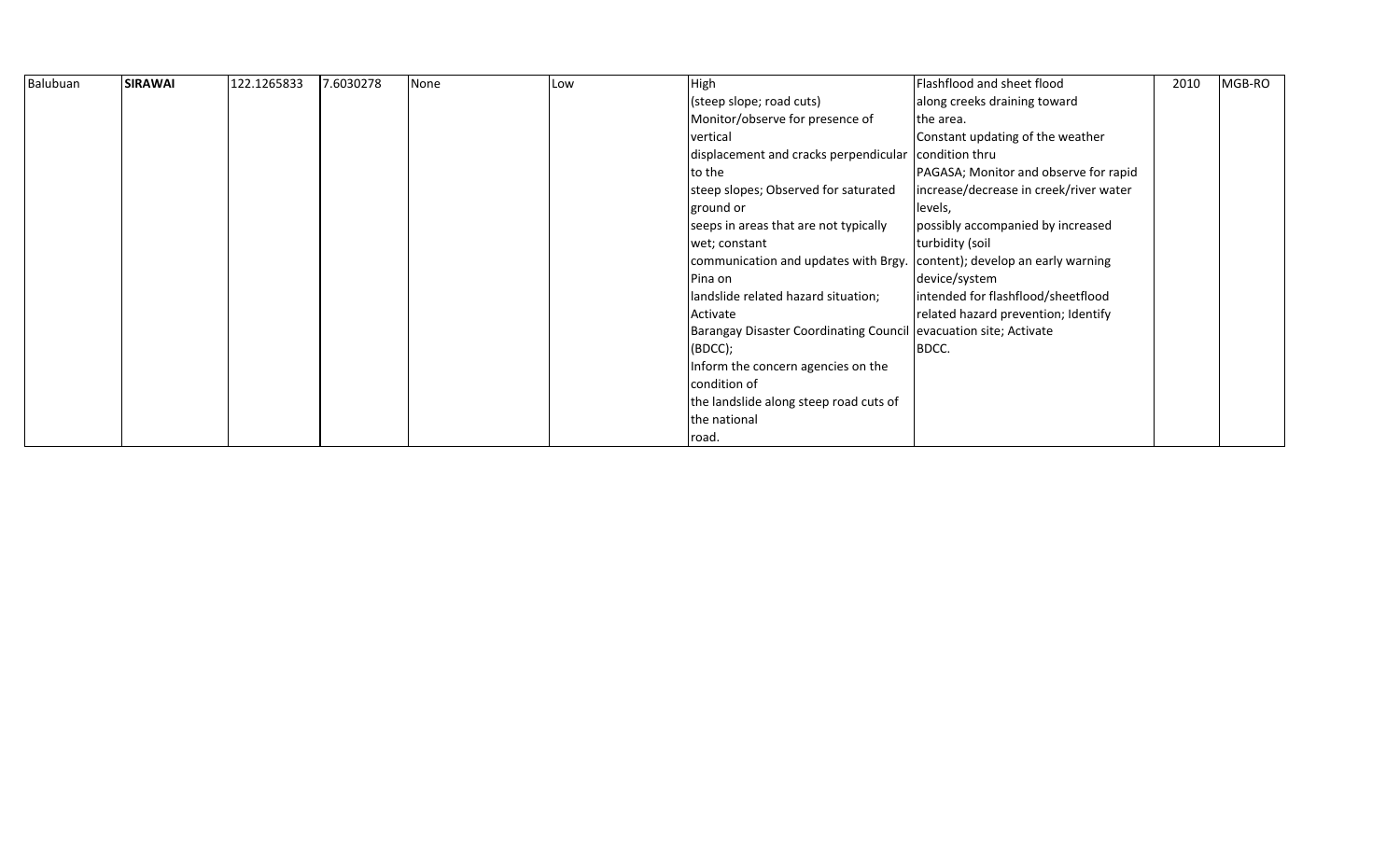| Bitugan | <b>SIRAWAI</b> | 122.1429694 | 7.5648056 | None | High | High                                                               | Coastal Hazard such as storm                  | 2010 | MGB-RO |
|---------|----------------|-------------|-----------|------|------|--------------------------------------------------------------------|-----------------------------------------------|------|--------|
|         |                |             |           |      |      | (steep slopes; road cut)                                           | surge; coastal flooding, and                  |      |        |
|         |                |             |           |      |      | Monitor/observe for presence of                                    | tsunami.                                      |      |        |
|         |                |             |           |      |      | vertical                                                           | Flashflood and sheet flood                    |      |        |
|         |                |             |           |      |      | displacement and cracks perpendicular along creeks draining toward |                                               |      |        |
|         |                |             |           |      |      | to the                                                             | the area.                                     |      |        |
|         |                |             |           |      |      | steep slopes; Observed for saturated                               | Constant updating of the weather              |      |        |
|         |                |             |           |      |      | ground or                                                          | condition thru                                |      |        |
|         |                |             |           |      |      | seeps in areas that are not typically                              | PAGASA; Observe for rapid                     |      |        |
|         |                |             |           |      |      | wet; constant                                                      | increase/decrease in                          |      |        |
|         |                |             |           |      |      | communication and updates with Brgy.                               | creek/river water levels, possibly            |      |        |
|         |                |             |           |      |      | Sirawai                                                            | accompanied by                                |      |        |
|         |                |             |           |      |      | Proper (Pob.) on landslide related                                 | increased turbidity (soil content); develop   |      |        |
|         |                |             |           |      |      | hazard                                                             | an early                                      |      |        |
|         |                |             |           |      |      | situation; Activate Barangay Disaster                              | warning device/system intended for            |      |        |
|         |                |             |           |      |      | Coordinating Council (BDCC); Inform                                | coastal,                                      |      |        |
|         |                |             |           |      |      | the concern                                                        | flashflood, and sheet flood related hazard    |      |        |
|         |                |             |           |      |      | agencies on the condition of the                                   | prevention; Identify evacuation site;         |      |        |
|         |                |             |           |      |      | landslide along                                                    | activate                                      |      |        |
|         |                |             |           |      |      | steep road cuts of the coastal road.                               | <b>Barangay Disaster Coordinating Council</b> |      |        |
|         |                |             |           |      |      |                                                                    | (BOCC);                                       |      |        |
|         |                |             |           |      |      |                                                                    |                                               |      |        |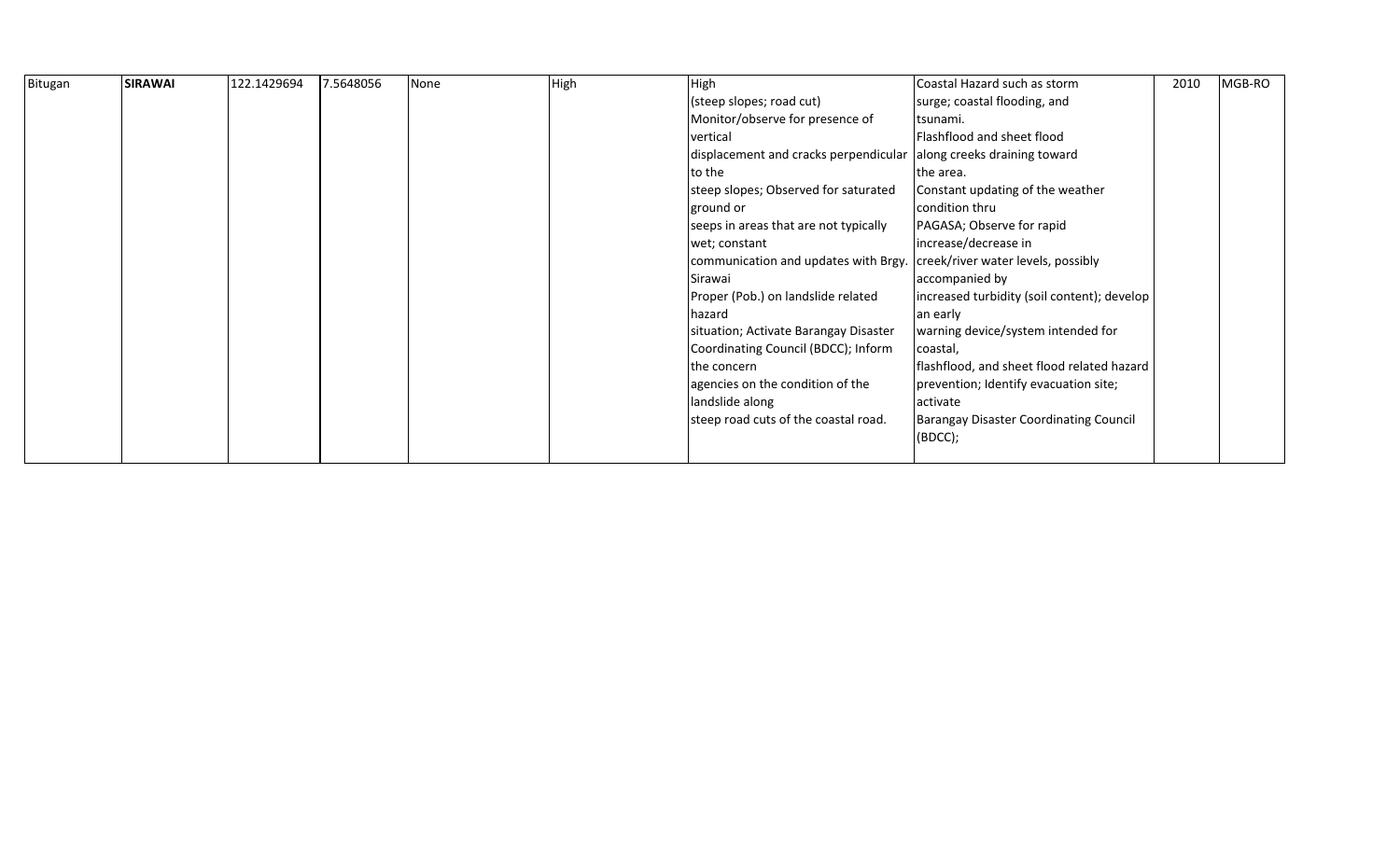| Bongon  | <b>SIRAWAI</b> | 122.1054167 | 7.5316944 | None | High | High                                          | Coastal hazards such as storm          | 2010 | MGB-RO |
|---------|----------------|-------------|-----------|------|------|-----------------------------------------------|----------------------------------------|------|--------|
|         |                |             |           |      |      | (steep slopes; road cuts)                     | surge; coastal flooding, and           |      |        |
|         |                |             |           |      |      | Monitor/observe for presence of               | tsunami.                               |      |        |
|         |                |             |           |      |      | vertical                                      | Constant updating of the weather       |      |        |
|         |                |             |           |      |      | displacement and cracks perpendicular         | condition thru                         |      |        |
|         |                |             |           |      |      | to the                                        | PAGASA; Develop an early warning       |      |        |
|         |                |             |           |      |      | steep slopes; Observed for saturated          | device/system intended for coastal     |      |        |
|         |                |             |           |      |      | ground or                                     | related hazard                         |      |        |
|         |                |             |           |      |      | seeps in areas that are not typically         | prevention; identify evacuation site;  |      |        |
|         |                |             |           |      |      | wet; constant                                 | Activate                               |      |        |
|         |                |             |           |      |      | communication and updates with Brgy.          | <b>BDCC</b>                            |      |        |
|         |                |             |           |      |      | Piacan on                                     |                                        |      |        |
|         |                |             |           |      |      | landslide related hazard situation;           |                                        |      |        |
|         |                |             |           |      |      | Activate                                      |                                        |      |        |
|         |                |             |           |      |      | <b>Barangay Disaster Coordinating Council</b> |                                        |      |        |
|         |                |             |           |      |      | (BDCC);                                       |                                        |      |        |
|         |                |             |           |      |      | Inform the concern agencies on the            |                                        |      |        |
|         |                |             |           |      |      | condition of                                  |                                        |      |        |
|         |                |             |           |      |      | the landslide along steep road cuts of        |                                        |      |        |
|         |                |             |           |      |      | the national                                  |                                        |      |        |
|         |                |             |           |      |      | road.                                         |                                        |      |        |
| Catuyan | <b>SIRAWAI</b> | 122.1896389 | 7.5866111 | None | High | High                                          | Flashflood and sheet flood             | 2010 | MGB-RO |
|         |                |             |           |      |      | (steep slopes; valley side)                   | along Sirawai River                    |      |        |
|         |                |             |           |      |      | Monitor/observe for presence of               | Constant updating of the weather       |      |        |
|         |                |             |           |      |      | vertical                                      | condition thru                         |      |        |
|         |                |             |           |      |      | displacement and cracks perpendicular         | PAGASA; Monitor and observe for rapid  |      |        |
|         |                |             |           |      |      | to the                                        | increase/decrease in creek/river water |      |        |
|         |                |             |           |      |      | steep slopes; Observed for saturated          | levels,                                |      |        |
|         |                |             |           |      |      | ground or                                     | possibly accompanied by increased      |      |        |
|         |                |             |           |      |      | seeps in areas that are not typically         | turbidity (soil                        |      |        |
|         |                |             |           |      |      | wet; constant                                 | content); develop an early warning     |      |        |
|         |                |             |           |      |      | communication and updates with Brgy.          | device/system                          |      |        |
|         |                |             |           |      |      | Pulang                                        | intended for flashflood/sheetflood     |      |        |
|         |                |             |           |      |      | Lupa on landslide related hazard              | related hazard                         |      |        |
|         |                |             |           |      |      | situation;                                    | prevention; Identify evacuation site;  |      |        |
|         |                |             |           |      |      | Activate Barangay Disaster                    | Activate                               |      |        |
|         |                |             |           |      |      | <b>Coordinating Council</b>                   | BDCC.                                  |      |        |
|         |                |             |           |      |      | (BDCC);                                       |                                        |      |        |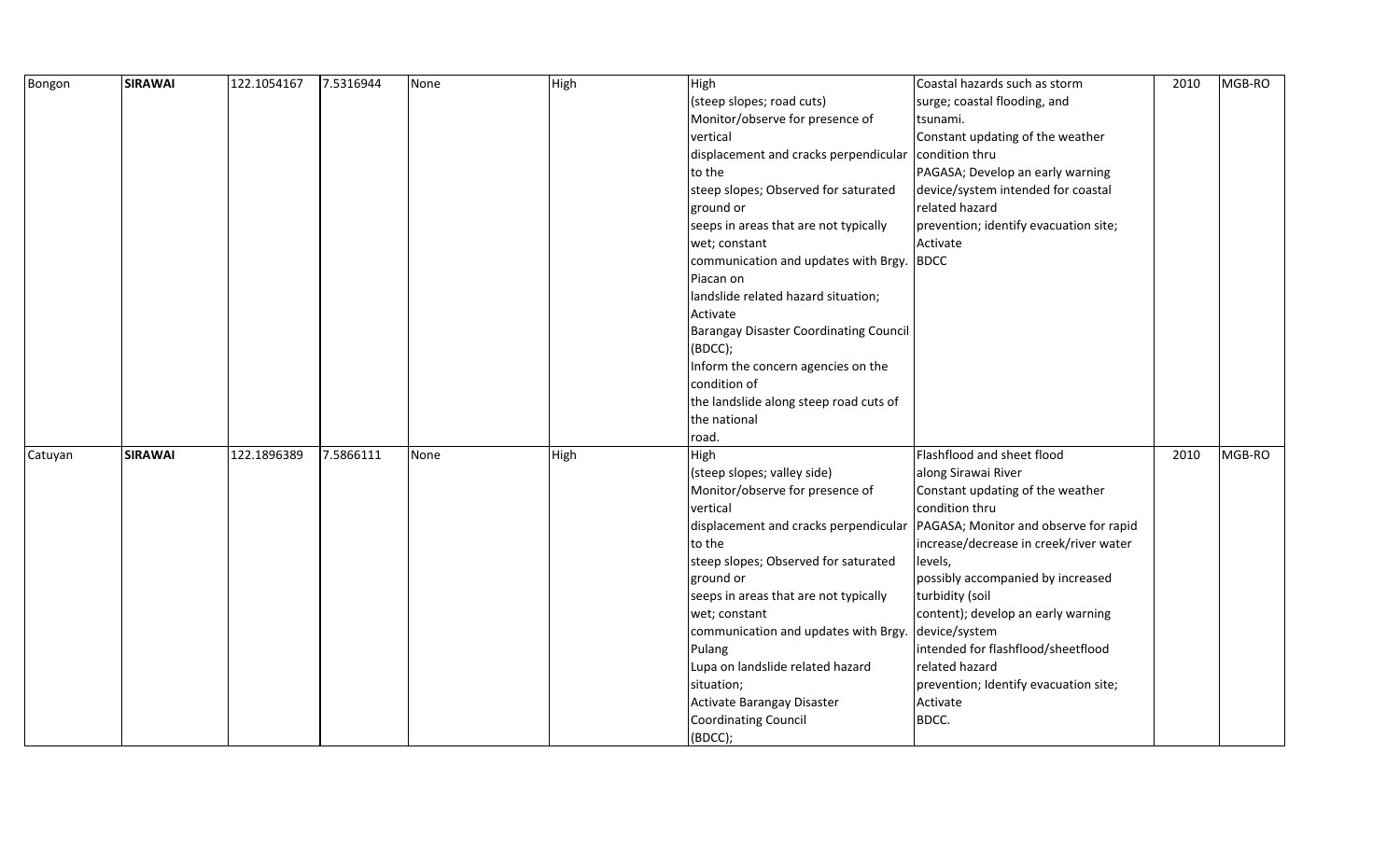| Culasian | <b>SIRAWAI</b> | 122.1502500 | 7.5341111 | None | High | Moderate<br>(steeply sloping hill north<br>of the barangay center)<br>Observe for presence of mass<br>movement; constant<br>communication and updates with Brgy.<br>Motong<br>on landslide related hazard situation;<br>activate<br><b>Barangay Disaster Coordinating Council</b><br>(BDCC). | Flashflood and sheet flood<br>along Piacan River<br>Constant updating of the weather<br>condition thru<br>PAGASA; Monitor and observe for rapid<br>increase/decrease in creek/river water<br>levels,<br>possibly accompanied by increased<br>turbidity (soil<br>content); develop an early warning<br>device/system<br>intended for flashflood/sheetflood<br>related hazard<br>prevention; Identify evacuation site;<br>Activate | 2010 | MGB-RO |
|----------|----------------|-------------|-----------|------|------|----------------------------------------------------------------------------------------------------------------------------------------------------------------------------------------------------------------------------------------------------------------------------------------------|----------------------------------------------------------------------------------------------------------------------------------------------------------------------------------------------------------------------------------------------------------------------------------------------------------------------------------------------------------------------------------------------------------------------------------|------|--------|
| Danganon | <b>SIRAWAI</b> | 122.0786944 | 7.5240833 | None | High | Moderate<br>(slope facing the barangay)<br>Observe for presence of vertical<br>displacement and<br>cracks perpendicular to the steep<br>slopes; constant<br>communication and updates with Brgy.<br>Balonkan<br>on landslide related hazard situation;                                       | BDCC.<br>Coastal hazards such as storm<br>surge; coastal flooding, coastal<br>erosion, and tsunami<br>Constant updating of the weather<br>condition thru<br>PAGASA; Develop an early warning<br>device/system intended for coastal<br>related hazard<br>prevention; identify evacuation site;<br>Activate<br><b>BDCC</b>                                                                                                         | 2010 | MGB-RO |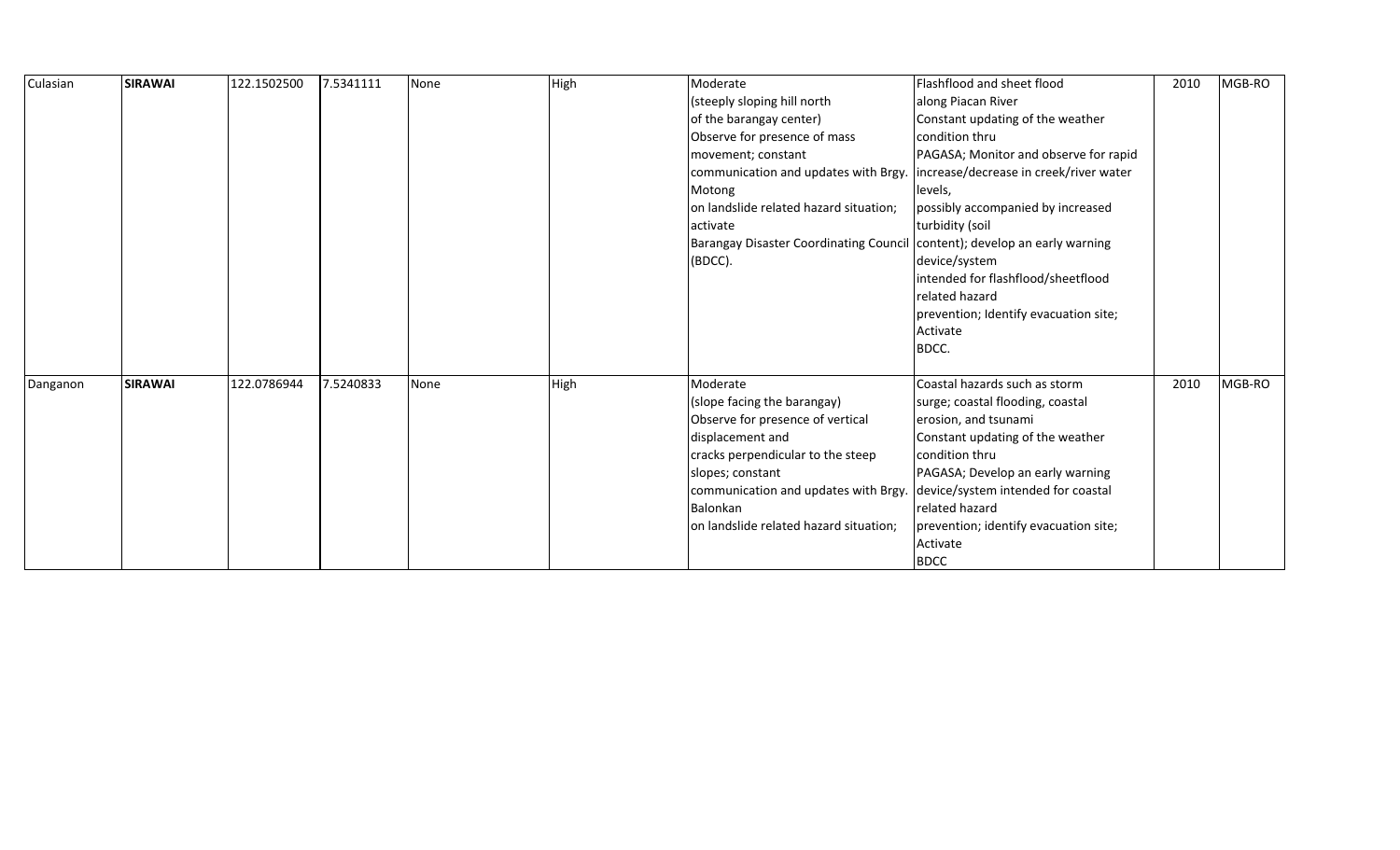| Doña Cecilia | <b>SIRAWAI</b> | 122.1641111 | 7.5866111 | None     | High | High                                               | Flashflood and sheet flood                                                    | 2010 | MGB-RO |
|--------------|----------------|-------------|-----------|----------|------|----------------------------------------------------|-------------------------------------------------------------------------------|------|--------|
|              |                |             |           |          |      | (steep slopes; valley side)                        | along Sirawai River                                                           |      |        |
|              |                |             |           |          |      | Monitor/observe for presence of                    | Constant updating of the weather                                              |      |        |
|              |                |             |           |          |      | vertical                                           | condition thru                                                                |      |        |
|              |                |             |           |          |      |                                                    | displacement and cracks perpendicular   PAGASA; Monitor and observe for rapid |      |        |
|              |                |             |           |          |      | to the                                             | increase/decrease in creek/river water                                        |      |        |
|              |                |             |           |          |      | steep slopes; Observed for saturated               | levels,                                                                       |      |        |
|              |                |             |           |          |      | ground or                                          | possibly accompanied by increased                                             |      |        |
|              |                |             |           |          |      | seeps in areas that are not typically              | turbidity (soil                                                               |      |        |
|              |                |             |           |          |      | wet; constant                                      | content); develop an early warning                                            |      |        |
|              |                |             |           |          |      | communication and updates with Brgy. device/system |                                                                               |      |        |
|              |                |             |           |          |      | San                                                | intended for flashflood/sheetflood                                            |      |        |
|              |                |             |           |          |      | Vicente on landslide related hazard                | related hazard                                                                |      |        |
|              |                |             |           |          |      | situation;                                         | prevention; Identify evacuation site;                                         |      |        |
|              |                |             |           |          |      | Activate Barangay Disaster                         | Activate                                                                      |      |        |
|              |                |             |           |          |      | <b>Coordinating Council</b>                        | BDCC;                                                                         |      |        |
|              |                |             |           |          |      | (BDCC);                                            |                                                                               |      |        |
| Guban        | <b>SIRAWAI</b> | 122.2709444 | 7.5625278 | Moderate | None | High                                               |                                                                               | 2010 | MGB-RO |
|              |                |             |           |          |      | (steep slopes; valley side)                        |                                                                               |      |        |
|              |                |             |           |          |      | Monitor/observe for presence of                    |                                                                               |      |        |
|              |                |             |           |          |      | vertical                                           |                                                                               |      |        |
|              |                |             |           |          |      | displacement and cracks perpendicular              |                                                                               |      |        |
|              |                |             |           |          |      | to the                                             |                                                                               |      |        |
|              |                |             |           |          |      | steep slopes; Observed for saturated               |                                                                               |      |        |
|              |                |             |           |          |      | ground or                                          |                                                                               |      |        |
|              |                |             |           |          |      | seeps in areas that are not typically              |                                                                               |      |        |
|              |                |             |           |          |      | wet; constant                                      |                                                                               |      |        |
|              |                |             |           |          |      | communication and updates with Brgy.               |                                                                               |      |        |
|              |                |             |           |          |      | Catuyan                                            |                                                                               |      |        |
|              |                |             |           |          |      | on landslide related hazard situation;             |                                                                               |      |        |
|              |                |             |           |          |      | Activate                                           |                                                                               |      |        |
|              |                |             |           |          |      | <b>Barangay Disaster Coordinating Council</b>      |                                                                               |      |        |
|              |                |             |           |          |      | (BDCC);                                            |                                                                               |      |        |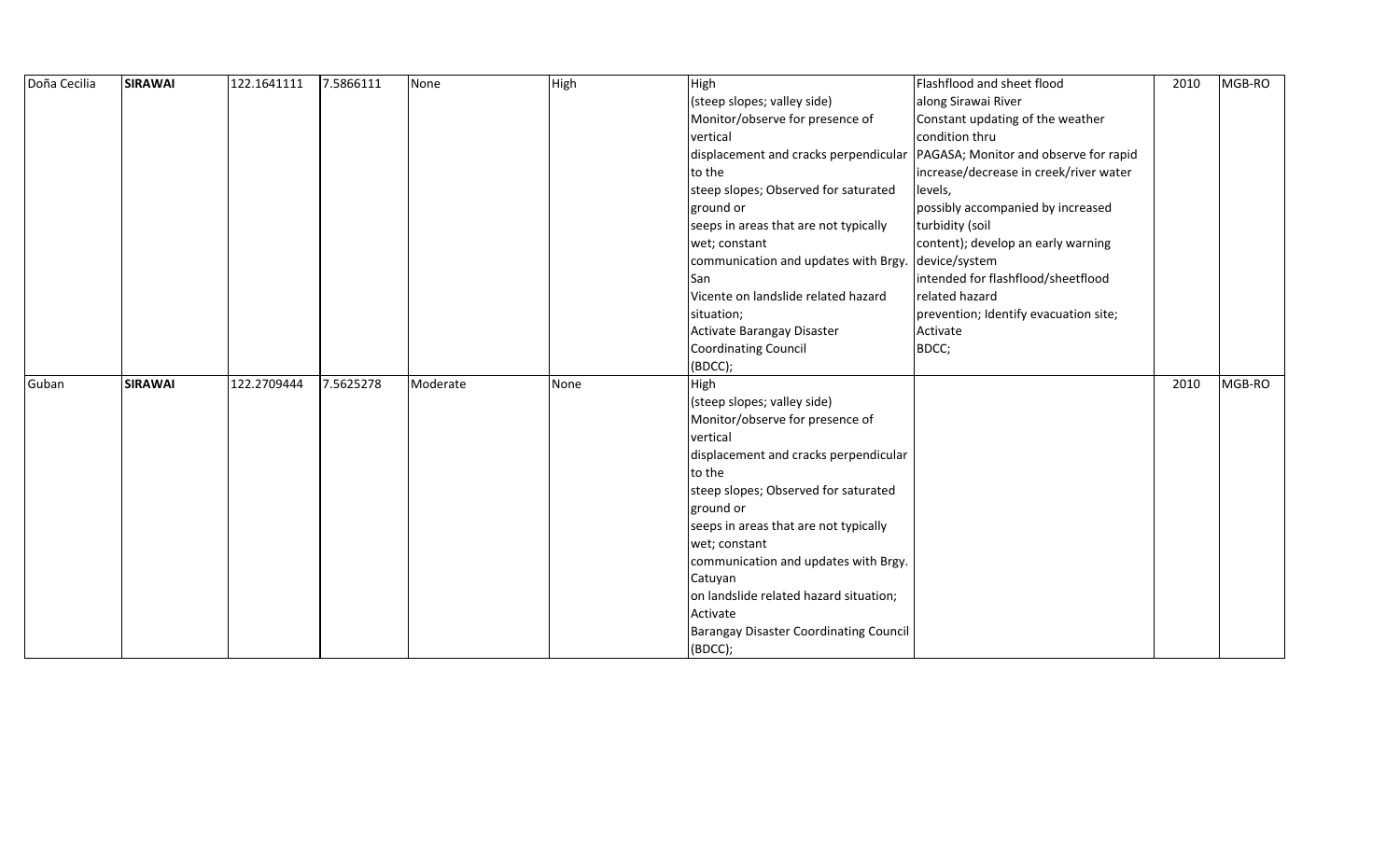| Lagundi | <b>SIRAWAI</b> | 122.1165833 | 7.5916944 | Moderate | High | Observe for presence of mass<br>movement; constant<br>communication and updates with Brgy.<br>Balatakan<br>on landslide related hazard situation;<br>lactivate<br>Barangay Disaster Coordinating Council device/system intended for coastal<br>(BDCC).                  | Coastal Hazard such as storm<br>surge; coastal flooding and<br>tsunami<br>Constant updating of the weather<br>condition thru<br>PAGASA; Develop an early warning<br>related hazard<br>prevention; identify evacuation site;                                                                                                                                                                                                                                       | 2010 | MGB-RO |
|---------|----------------|-------------|-----------|----------|------|-------------------------------------------------------------------------------------------------------------------------------------------------------------------------------------------------------------------------------------------------------------------------|-------------------------------------------------------------------------------------------------------------------------------------------------------------------------------------------------------------------------------------------------------------------------------------------------------------------------------------------------------------------------------------------------------------------------------------------------------------------|------|--------|
|         |                |             |           |          |      |                                                                                                                                                                                                                                                                         | Activate<br><b>BDCC</b>                                                                                                                                                                                                                                                                                                                                                                                                                                           |      |        |
| Libucon | <b>SIRAWAI</b> | 122.1814444 | 7.5790000 | None     | High | Moderate<br>(ridge west of the<br>barangay)<br>Observe for presence of mass<br>movement; constant<br>communication and updates with Brgy.<br>Dona<br>Cecilia on landslide related hazard<br>situation;<br>activate Barangay Disaster<br>Coordinating Council<br>(BDCC). | Flashflood and sheet flood<br>along major tributary of<br>Sirawai River.<br>Constant updating of the weather<br>condition thru<br>PAGASA; Monitor and observe for rapid<br>increase/decrease in creek/river water<br>levels,<br>possibly accompanied by increased<br>turbidity (soil<br>content); develop an early warning<br>device/system<br>intended for flashflood/sheetflood<br>related hazard<br>prevention; Identify evacuation site;<br>Activate<br>BDCC. | 2010 | MGB-RO |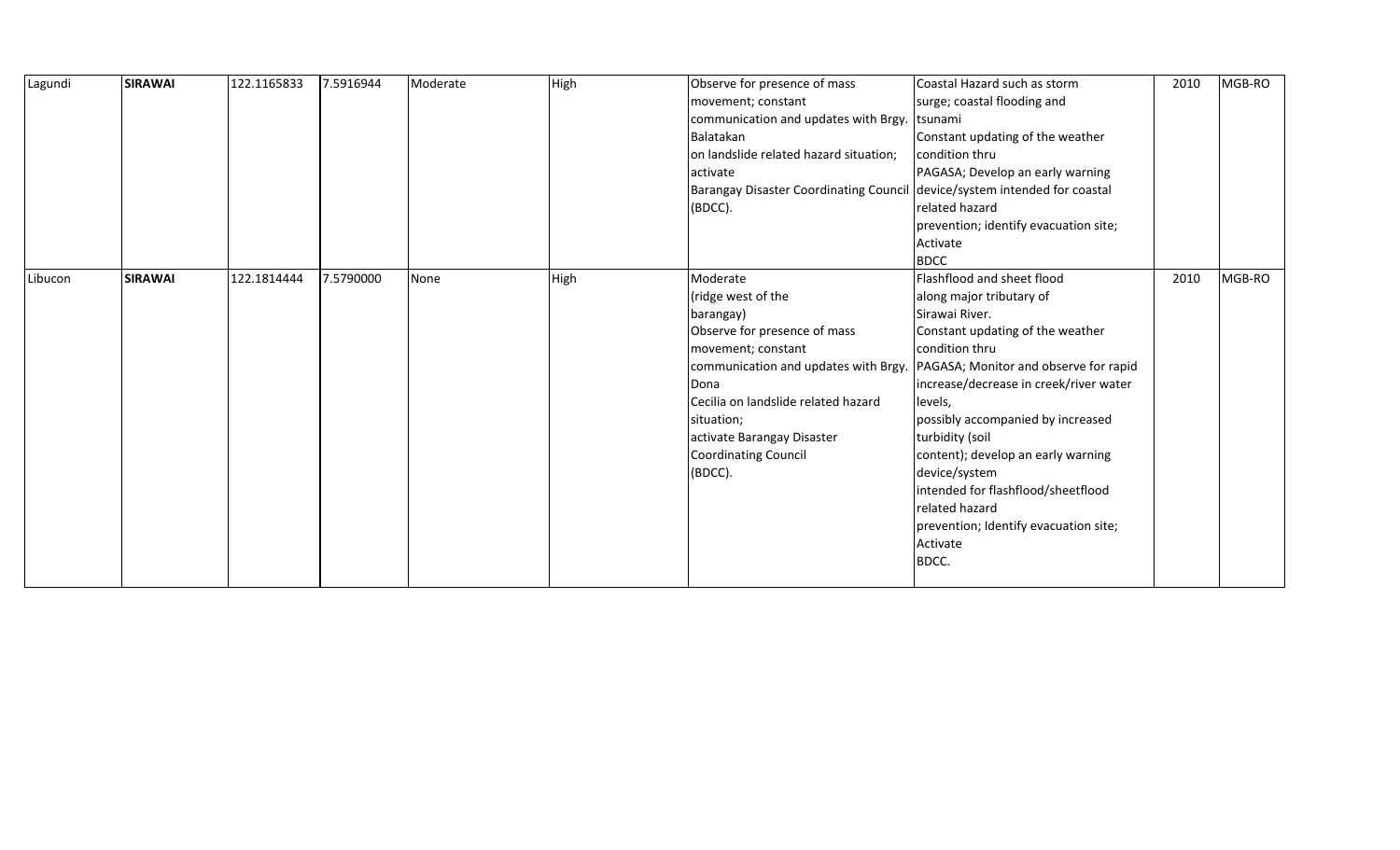| Lubok   | <b>SIRAWAI</b> | 122.1299722 | 7.5190556 | None            | High | High                                                                     | Flashflood and sheet flood                  | 2010 | MGB-RO |
|---------|----------------|-------------|-----------|-----------------|------|--------------------------------------------------------------------------|---------------------------------------------|------|--------|
|         |                |             |           |                 |      | (steep slopes)                                                           | along Piacan River                          |      |        |
|         |                |             |           |                 |      | Monitor and observe for presence of                                      | Constant updating of the weather            |      |        |
|         |                |             |           |                 |      | vertical                                                                 | condition thru                              |      |        |
|         |                |             |           |                 |      | displacement, presence of spring, and                                    | PAGASA; Observe for rapid                   |      |        |
|         |                |             |           |                 |      | cracks                                                                   | increase/decrease in                        |      |        |
|         |                |             |           |                 |      | perpendicular to the steep slopes;                                       | creek/river water levels, possibly          |      |        |
|         |                |             |           |                 |      | develop an early                                                         | accompanied by                              |      |        |
|         |                |             |           |                 |      | warning device/system intended for                                       | increased turbidity (soil content); develop |      |        |
|         |                |             |           |                 |      | landsliderelated                                                         | an early                                    |      |        |
|         |                |             |           |                 |      | hazard prevention/mitigation Observed warning device/system intended for |                                             |      |        |
|         |                |             |           |                 |      | for saturated ground or seeps in areas                                   | flashflood                                  |      |        |
|         |                |             |           |                 |      | that are not                                                             | related hazard prevention; Identify         |      |        |
|         |                |             |           |                 |      | typically wet; constant communication                                    | evacuation                                  |      |        |
|         |                |             |           |                 |      | and                                                                      | site; activate Barangay Disaster            |      |        |
|         |                |             |           |                 |      | updates with Brgy. Balonkan on                                           | Coordinating                                |      |        |
|         |                |             |           |                 |      | landslide related                                                        | Council (BDCC);                             |      |        |
|         |                |             |           |                 |      | hazard situation;                                                        |                                             |      |        |
| Macuyon | <b>SIRAWAI</b> | 122.1252500 | 7.5910278 | None            | High | Observe for presence of mass                                             | Coastal hazards such as storm               | 2010 | MGB-RO |
|         |                |             |           | (coastal plain) |      | movement; constant                                                       | surge; coastal flooding and                 |      |        |
|         |                |             |           | Moderate        |      | communication and updates with Brgy.                                     | tsunami                                     |      |        |
|         |                |             |           | (steep slopes)  |      | Pina on                                                                  | Constant updating of the weather            |      |        |
|         |                |             |           |                 |      | landslide related hazard situation;                                      | condition thru                              |      |        |
|         |                |             |           |                 |      | activate                                                                 | PAGASA; Develop an early warning            |      |        |
|         |                |             |           |                 |      | <b>Barangay Disaster Coordinating Council</b>                            | device/system intended for coastal          |      |        |
|         |                |             |           |                 |      | (BDCC).                                                                  | related hazard                              |      |        |
|         |                |             |           |                 |      |                                                                          | prevention; identify evacuation site;       |      |        |
|         |                |             |           |                 |      |                                                                          | Activate                                    |      |        |
|         |                |             |           |                 |      |                                                                          | <b>BDCC</b>                                 |      |        |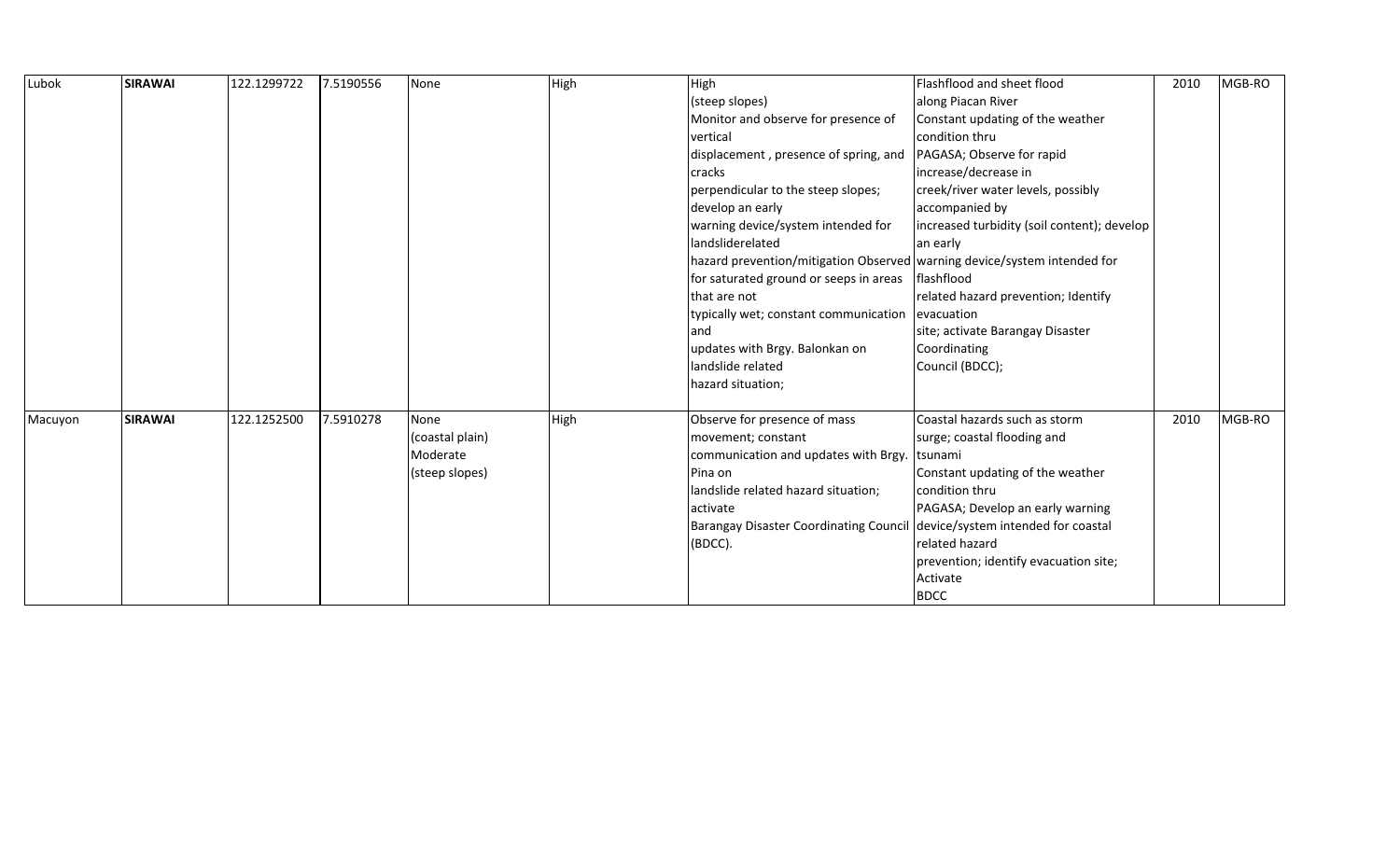| Minanga | <b>SIRAWAI</b> | 122.0961667 | 7.5199722 | High                     | High | Possible zone of landslide accumulation Flashflood and sheet flood          |                                               | 2010 | MGB-RO |
|---------|----------------|-------------|-----------|--------------------------|------|-----------------------------------------------------------------------------|-----------------------------------------------|------|--------|
|         |                |             |           |                          |      | coming                                                                      | along Piacan River                            |      |        |
|         |                |             |           |                          |      | from the steep slope of the ridge near                                      | Coastal hazards such as storm                 |      |        |
|         |                |             |           |                          |      | the site.                                                                   | surge; coastal flooding, and                  |      |        |
|         |                |             |           |                          |      | Observe for presence of vertical                                            | tsunami                                       |      |        |
|         |                |             |           |                          |      | displacement and                                                            | Constant updating of the weather              |      |        |
|         |                |             |           |                          |      | cracks perpendicular to the steep                                           | condition thru                                |      |        |
|         |                |             |           |                          |      | slopes; Observed                                                            | PAGASA; Observe for rapid                     |      |        |
|         |                |             |           |                          |      | for saturated ground or seeps in areas                                      | increase/decrease in                          |      |        |
|         |                |             |           |                          |      | that are not                                                                | creek/river water levels, possibly            |      |        |
|         |                |             |           |                          |      | typically wet; develop an early warning                                     | accompanied by                                |      |        |
|         |                |             |           |                          |      | device/system intended for landslide-                                       | increased turbidity (soil content); develop   |      |        |
|         |                |             |           |                          |      | related                                                                     | an early                                      |      |        |
|         |                |             |           |                          |      | hazard prevention/mitigation; constant   warning device/system intended for |                                               |      |        |
|         |                |             |           |                          |      | communication and updates with Brgy.                                        | flashflood/sheet flood and coastal related    |      |        |
|         |                |             |           |                          |      | Piacan on                                                                   | hazard                                        |      |        |
|         |                |             |           |                          |      | landslide related hazard situation;                                         | prevention; Identify evacuation site;         |      |        |
|         |                |             |           |                          |      | Identify                                                                    | activate                                      |      |        |
|         |                |             |           |                          |      | evacuation site; Activate Barangay                                          | <b>Barangay Disaster Coordinating Council</b> |      |        |
|         |                |             |           |                          |      | Disaster                                                                    | (BDCC);                                       |      |        |
|         |                |             |           |                          |      | Coordinating Council (BDCC);                                                |                                               |      |        |
|         |                |             |           |                          |      |                                                                             |                                               |      |        |
| Motong  | <b>SIRAWAI</b> | 122.2709444 | 7.5297778 | High                     | High | Monitor/observe for presence of                                             | Flashflood and sheet flood                    | 2010 | MGB-RO |
|         |                |             |           | (foot of the slope near  |      | vertical                                                                    | along Piacan River                            |      |        |
|         |                |             |           | the                      |      | displacement and cracks perpendicular                                       | Constant updating of the weather              |      |        |
|         |                |             |           | barangay center)         |      | to the                                                                      | condition thru                                |      |        |
|         |                |             |           | None                     |      | steep slopes; Observed for saturated                                        | PAGASA; Monitor and observe for rapid         |      |        |
|         |                |             |           | (flood plain near Piacan |      | ground or                                                                   | increase/decrease in creek/river water        |      |        |
|         |                |             |           | River)                   |      | seeps in areas that are not typically                                       | levels,                                       |      |        |
|         |                |             |           |                          |      | wet; constant                                                               | possibly accompanied by increased             |      |        |
|         |                |             |           |                          |      | communication and updates with Brgy                                         | turbidity (soil                               |      |        |
|         |                |             |           |                          |      | Luboc on                                                                    | content); develop an early warning            |      |        |
|         |                |             |           |                          |      | landslide related hazard situation;                                         | device/system                                 |      |        |
|         |                |             |           |                          |      | Activate                                                                    | intended for flashflood/sheetflood            |      |        |
|         |                |             |           |                          |      | <b>Barangay Disaster Coordinating Council</b>                               | related hazard                                |      |        |
|         |                |             |           |                          |      | (BDCC);                                                                     | prevention; Identify evacuation site;         |      |        |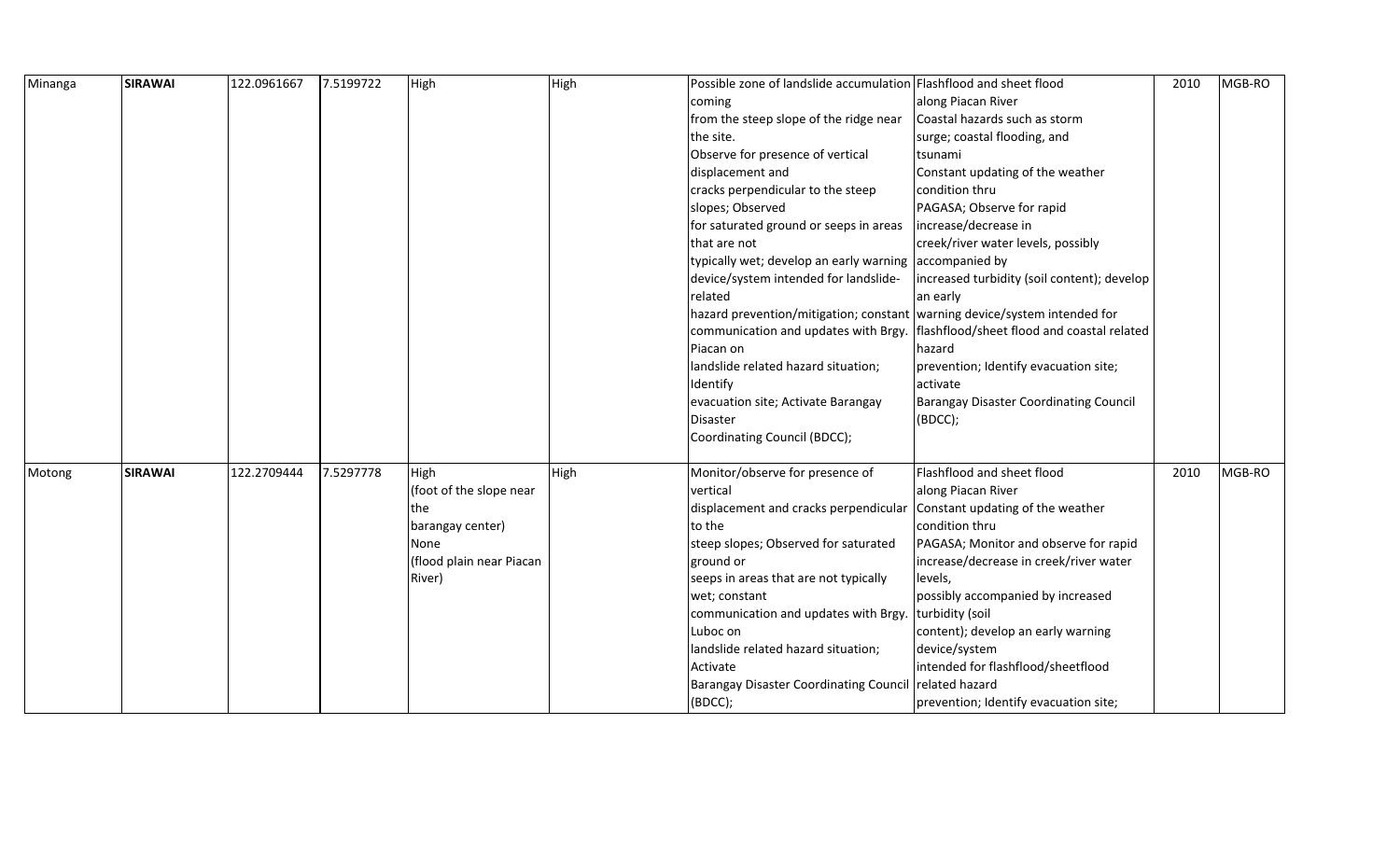| Napulan   | <b>SIRAWAI</b> | 122.1084167 | 7.5101389 | Moderate | Low  | None                                          | High                                   | 2010 | MGB-RO |
|-----------|----------------|-------------|-----------|----------|------|-----------------------------------------------|----------------------------------------|------|--------|
|           |                |             |           |          |      | (Rice field)                                  | (near Piacan River)                    |      |        |
|           |                |             |           |          |      | (Possible zone of landslide                   | Flashflood and sheet flood             |      |        |
|           |                |             |           |          |      | accumulation coming                           | along Piacan River                     |      |        |
|           |                |             |           |          |      | from the steep slope of the Hill (Peak        | Constant updating of the weather       |      |        |
|           |                |             |           |          |      | 88) near the                                  | condition thru                         |      |        |
|           |                |             |           |          |      | site.                                         | PAGASA; Monitor and observe for rapid  |      |        |
|           |                |             |           |          |      | Observe for presence of vertical              | increase/decrease in creek/river water |      |        |
|           |                |             |           |          |      | displacement and                              | levels,                                |      |        |
|           |                |             |           |          |      | cracks perpendicular to the steep             | possibly accompanied by increased      |      |        |
|           |                |             |           |          |      | slopes; constant                              | turbidity (soil                        |      |        |
|           |                |             |           |          |      | communication and updates with Brgy.          | content); develop an early warning     |      |        |
|           |                |             |           |          |      | Balonkan                                      | device/system                          |      |        |
|           |                |             |           |          |      | on landslide related hazard situation;        | intended for flashflood/sheetflood     |      |        |
|           |                |             |           |          |      |                                               | related hazard                         |      |        |
|           |                |             |           |          |      |                                               | prevention; Identify evacuation site;  |      |        |
|           |                |             |           |          |      |                                               | Activate                               |      |        |
|           |                |             |           |          |      |                                               | BDCC.                                  |      |        |
|           |                |             |           |          |      |                                               |                                        |      |        |
| Panabutan | <b>SIRAWAI</b> | 122.1613889 | 7.6021389 | None     | High | High                                          | Flashflood and sheet flood             | 2010 | MGB-RO |
|           |                |             |           |          |      | (steep slopes; valley side)                   | along Panabutan River                  |      |        |
|           |                |             |           |          |      | Monitor/observe for presence of               | Constant updating of the weather       |      |        |
|           |                |             |           |          |      | vertical                                      | condition thru                         |      |        |
|           |                |             |           |          |      | displacement and cracks perpendicular         | PAGASA; Monitor and observe for rapid  |      |        |
|           |                |             |           |          |      | to the                                        | increase/decrease in creek/river water |      |        |
|           |                |             |           |          |      | steep slopes; Observed for saturated          | levels,                                |      |        |
|           |                |             |           |          |      | ground or                                     | possibly accompanied by increased      |      |        |
|           |                |             |           |          |      | seeps in areas that are not typically         | turbidity (soil                        |      |        |
|           |                |             |           |          |      | wet; Activate                                 | content); develop an early warning     |      |        |
|           |                |             |           |          |      | <b>Barangay Disaster Coordinating Council</b> | device/system                          |      |        |
|           |                |             |           |          |      | (BDCC);                                       | intended for flashflood/sheetflood     |      |        |
|           |                |             |           |          |      |                                               | related hazard                         |      |        |
|           |                |             |           |          |      |                                               | prevention; Identify evacuation site;  |      |        |
|           |                |             |           |          |      |                                               | Activate                               |      |        |
|           |                |             |           |          |      |                                               |                                        |      |        |
|           |                |             |           |          |      |                                               | BDCC.                                  |      |        |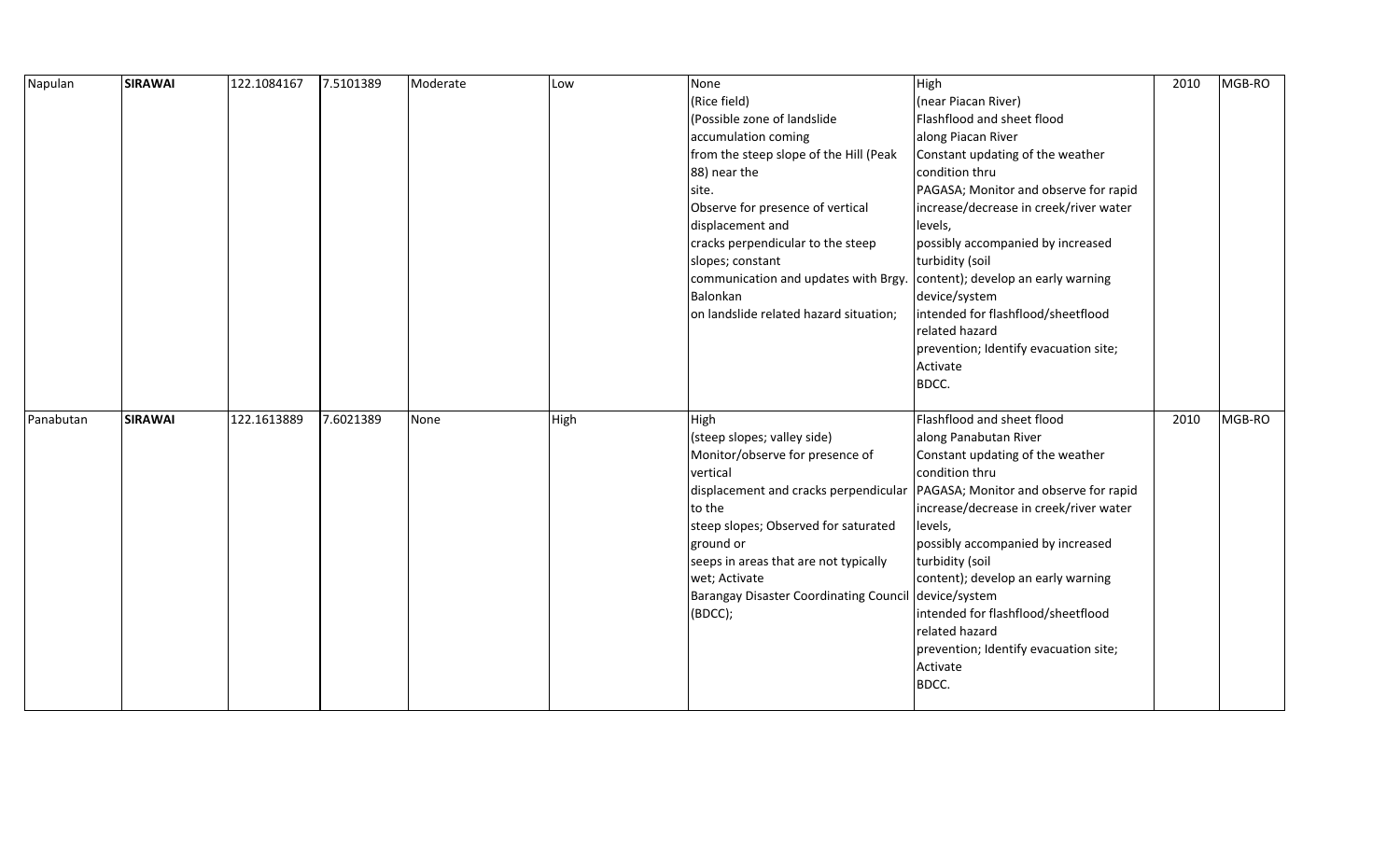| Piacan    | <b>SIRAWAI</b> | 122.1034167 | 7.5270556 | None | High | High                                                 | Flashflood and sheet flood                  | 2010 | MGB-RO |
|-----------|----------------|-------------|-----------|------|------|------------------------------------------------------|---------------------------------------------|------|--------|
|           |                |             |           |      |      | (steep slopes)                                       | along Piacan River.                         |      |        |
|           |                |             |           |      |      | Monitor and observe for presence of                  | Coastal Hazard such as storm                |      |        |
|           |                |             |           |      |      | vertical                                             | surge; coastal flooding and                 |      |        |
|           |                |             |           |      |      | displacement, presence of spring, and                | Itsunami.                                   |      |        |
|           |                |             |           |      |      | cracks                                               | Constant updating of the weather            |      |        |
|           |                |             |           |      |      | perpendicular to the steep slopes;                   | condition thru                              |      |        |
|           |                |             |           |      |      | develop an early                                     | PAGASA; Observe for rapid                   |      |        |
|           |                |             |           |      |      | warning device/system intended for                   | increase/decrease in                        |      |        |
|           |                |             |           |      |      | landsliderelated                                     | creek/river water levels, possibly          |      |        |
|           |                |             |           |      |      | hazard prevention/mitigation Observed accompanied by |                                             |      |        |
|           |                |             |           |      |      | for saturated ground or seeps in areas               | increased turbidity (soil content); develop |      |        |
|           |                |             |           |      |      | that are not                                         | an early                                    |      |        |
|           |                |             |           |      |      | typically wet; constant communication                | warning device/system intended for          |      |        |
|           |                |             |           |      |      | land                                                 | flashflood/sheet flood related hazard       |      |        |
|           |                |             |           |      |      | updates with Brgy. Balonkan on                       | prevention;                                 |      |        |
|           |                |             |           |      |      | landslide related                                    | Identify evacuation site; activate          |      |        |
|           |                |             |           |      |      | hazard situation;                                    | Barangay                                    |      |        |
|           |                |             |           |      |      |                                                      | Disaster Coordinating Council (BDCC);       |      |        |
|           |                |             |           |      |      |                                                      |                                             |      |        |
| Piña      | <b>SIRAWAI</b> | 122.1291667 | 7.5938611 | None | High | Moderate                                             | Coastal Hazard such as storm                | 2010 | MGB-RO |
|           |                |             |           |      |      | (steep slopes near the                               | surge; coastal flooding and                 |      |        |
|           |                |             |           |      |      | barangay center)                                     | tsunami.                                    |      |        |
|           |                |             |           |      |      | Observe for presence of mass                         | Constant updating of the weather            |      |        |
|           |                |             |           |      |      | movement; constant                                   | condition thru                              |      |        |
|           |                |             |           |      |      | communication and updates with Brgy.                 | PAGASA; Develop an early warning            |      |        |
|           |                |             |           |      |      | Macuyon                                              | device/system intended for coastal          |      |        |
|           |                |             |           |      |      | on landslide related hazard situation;               | related hazard                              |      |        |
|           |                |             |           |      |      | activate                                             | prevention; identify evacuation site;       |      |        |
|           |                |             |           |      |      | Barangay Disaster Coordinating Council Activate      |                                             |      |        |
|           |                |             |           |      |      | (BDCC).                                              | <b>BDCC</b>                                 |      |        |
| Pisa Puti | <b>SIRAWAI</b> | 122.1654444 | 7.5833611 | None | High | High                                                 | Flashflood and sheet flood                  | 2010 | MGB-RO |
|           |                |             |           |      |      | (Valley side; steep slopes)                          | along Sirawai River.                        |      |        |
|           |                |             |           |      |      | Monitor/observe for presence of                      | Constant updating of the weather            |      |        |
|           |                |             |           |      |      | vertical                                             | condition thru                              |      |        |
|           |                |             |           |      |      | displacement and cracks perpendicular                | PAGASA; Monitor and observe for rapid       |      |        |
|           |                |             |           |      |      | to the                                               | increase/decrease in creek/river water      |      |        |
|           |                |             |           |      |      | steep slopes; Observed for saturated                 | levels,                                     |      |        |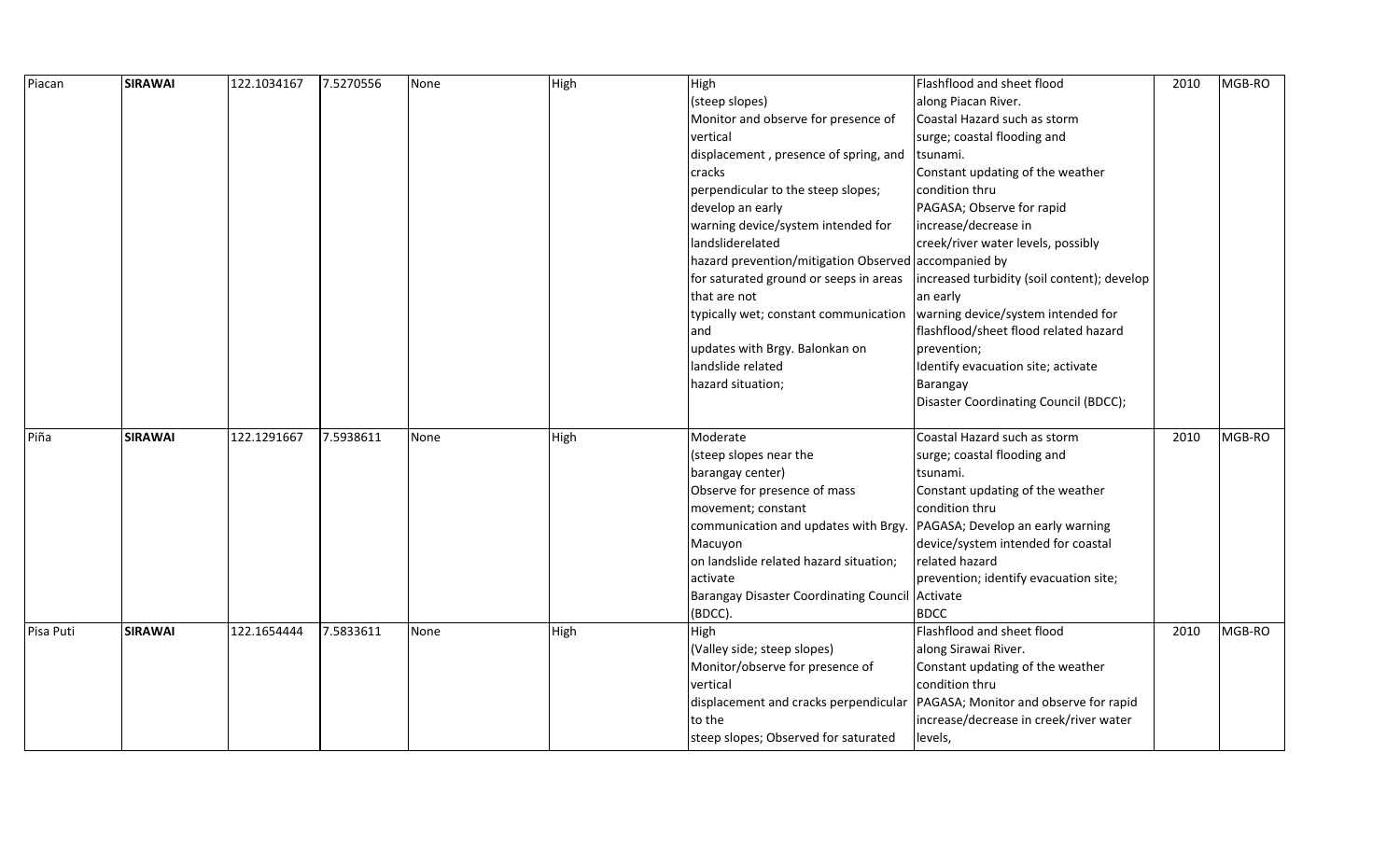| Pisa Itom | <b>SIRAWAI</b> | 122.1654444 | 7.5641944 | Moderate to High        | None | Monitor/observe for presence of         | MGB-RO<br>2010 |
|-----------|----------------|-------------|-----------|-------------------------|------|-----------------------------------------|----------------|
|           |                |             |           | (barangay center; steep |      | vertical                                |                |
|           |                |             |           | slopes)                 |      | displacement and cracks perpendicular   |                |
|           |                |             |           |                         |      | to the                                  |                |
|           |                |             |           |                         |      | steep slopes; Observed for saturated    |                |
|           |                |             |           |                         |      | ground or                               |                |
|           |                |             |           |                         |      | seeps in areas that are not typically   |                |
|           |                |             |           |                         |      | wet; Identify                           |                |
|           |                |             |           |                         |      | evacuation site; constant               |                |
|           |                |             |           |                         |      | communication and                       |                |
|           |                |             |           |                         |      | updates with Brgy. Bitugan on landslide |                |
|           |                |             |           |                         |      | related                                 |                |
|           |                |             |           |                         |      | hazard situation; Activate Barangay     |                |
|           |                |             |           |                         |      | Disaster                                |                |
|           |                |             |           |                         |      | Coordinating Council (BDCC);            |                |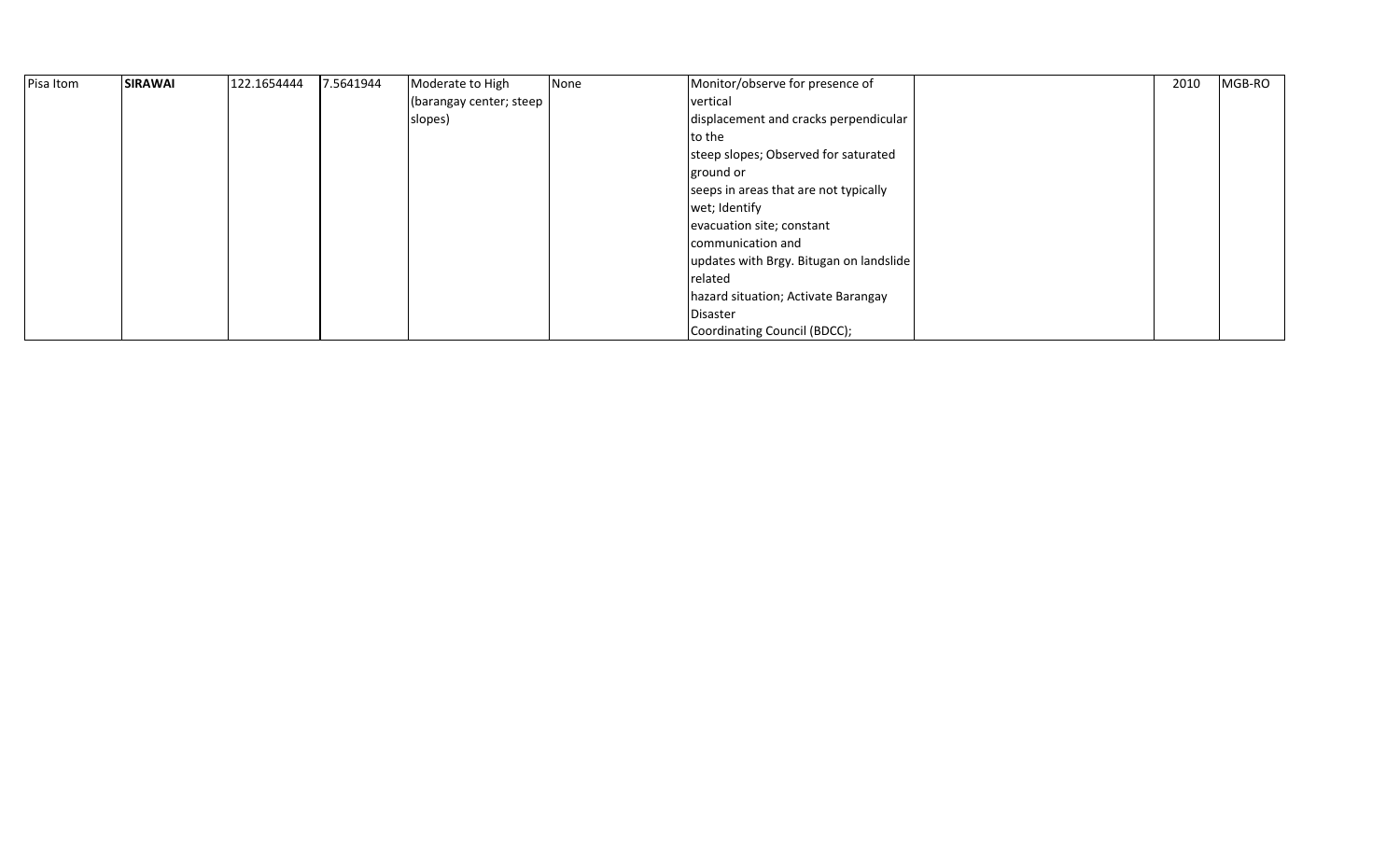| <b>SIRAWAI</b> | 122.1386667 | 7.5877222 | None | High | Coastal Hazard such as storm                | 2010                             | MGB-RO |
|----------------|-------------|-----------|------|------|---------------------------------------------|----------------------------------|--------|
|                |             |           |      |      | surge; coastal flooding, and                |                                  |        |
|                |             |           |      |      | tsunami.                                    |                                  |        |
|                |             |           |      |      | Flashflood and sheet flood                  |                                  |        |
|                |             |           |      |      | along Panabutan and Sirawai Rivers.         |                                  |        |
|                |             |           |      |      |                                             |                                  |        |
|                |             |           |      |      | condition thru                              |                                  |        |
|                |             |           |      |      | PAGASA; Observe for rapid                   |                                  |        |
|                |             |           |      |      | increase/decrease in                        |                                  |        |
|                |             |           |      |      | creek/river water levels, possibly          |                                  |        |
|                |             |           |      |      | accompanied by                              |                                  |        |
|                |             |           |      |      | increased turbidity (soil content); develop |                                  |        |
|                |             |           |      |      | an early                                    |                                  |        |
|                |             |           |      |      | warning device/system intended for          |                                  |        |
|                |             |           |      |      | coastal,                                    |                                  |        |
|                |             |           |      |      | flashflood, and sheet flood related hazard  |                                  |        |
|                |             |           |      |      | prevention; Identify evacuation site;       |                                  |        |
|                |             |           |      |      | activate Barangay Disaster Coordinating     |                                  |        |
|                |             |           |      |      | Council (BDCC);                             |                                  |        |
|                |             |           |      |      | Floor line of the houses should be more     |                                  |        |
|                |             |           |      |      | than $1.5$                                  |                                  |        |
|                |             |           |      |      | meters high to reduce the impact of         |                                  |        |
|                |             |           |      |      | flooding to                                 |                                  |        |
|                |             |           |      |      | the settlers; properly engineered           |                                  |        |
|                |             |           |      |      | foundation is                               |                                  |        |
|                |             |           |      |      | necessary for high rise building since the  |                                  |        |
|                |             |           |      |      | area is                                     |                                  |        |
|                |             |           |      |      |                                             | Constant updating of the weather |        |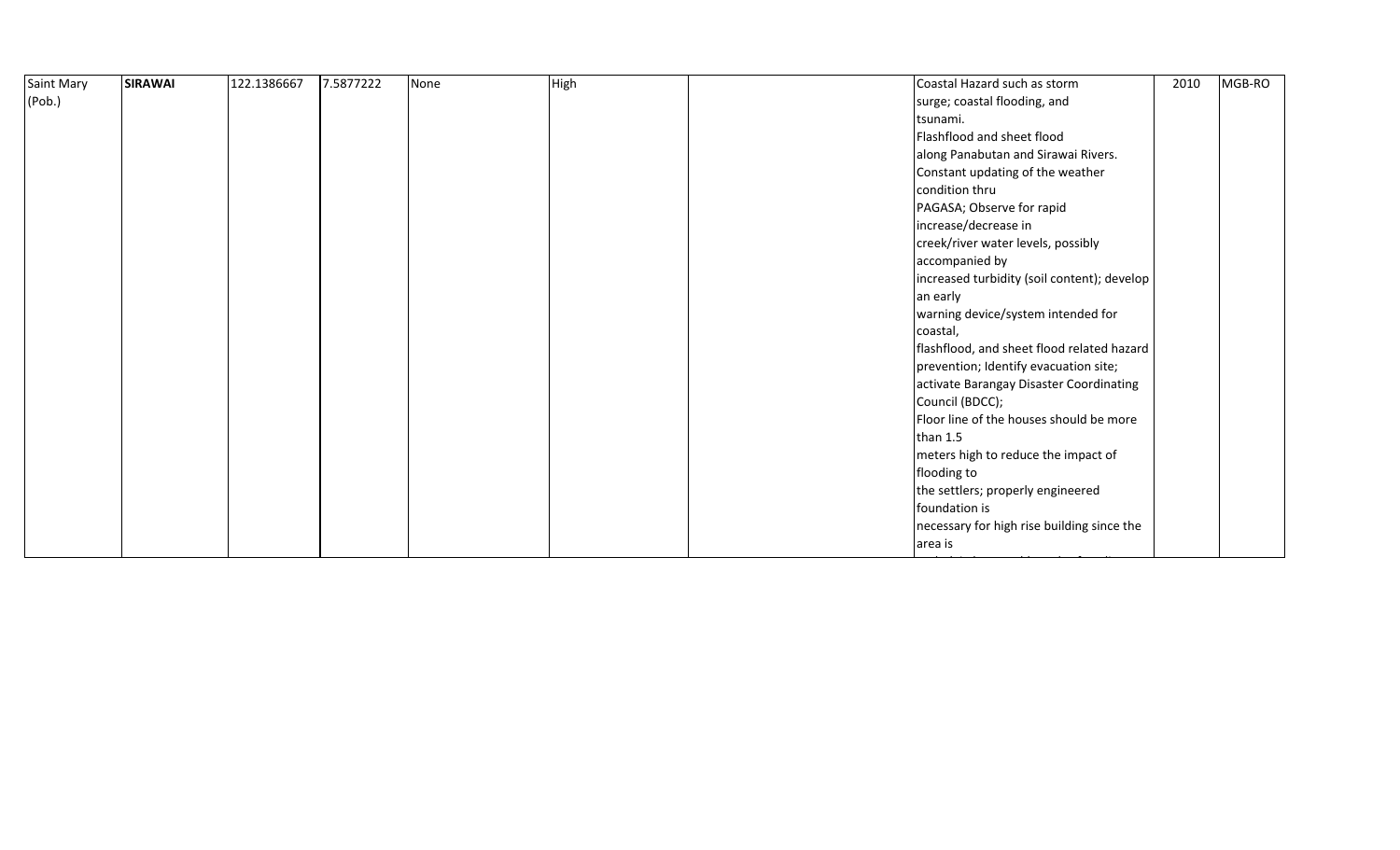| San Nicolas | <b>SIRAWAI</b> | 122.1380833 | 7.5891944 | None | High | Coastal Hazard such as storm                | 2010 | MGB-RO |  |
|-------------|----------------|-------------|-----------|------|------|---------------------------------------------|------|--------|--|
| (Pob.)      |                |             |           |      |      | surge; coastal flooding, and                |      |        |  |
|             |                |             |           |      |      | tsunami.                                    |      |        |  |
|             |                |             |           |      |      | Flashflood and sheet flood                  |      |        |  |
|             |                |             |           |      |      | along Panabutan and                         |      |        |  |
|             |                |             |           |      |      | Sirawai Rivers.                             |      |        |  |
|             |                |             |           |      |      | Constant updating of the weather            |      |        |  |
|             |                |             |           |      |      | condition thru                              |      |        |  |
|             |                |             |           |      |      | PAGASA; Observe for rapid                   |      |        |  |
|             |                |             |           |      |      | increase/decrease in                        |      |        |  |
|             |                |             |           |      |      | creek/river water levels, possibly          |      |        |  |
|             |                |             |           |      |      | accompanied by                              |      |        |  |
|             |                |             |           |      |      | increased turbidity (soil content); develop |      |        |  |
|             |                |             |           |      |      | an early                                    |      |        |  |
|             |                |             |           |      |      | warning device/system intended for          |      |        |  |
|             |                |             |           |      |      | coastal,                                    |      |        |  |
|             |                |             |           |      |      | flashflood, and sheet flood related hazard  |      |        |  |
|             |                |             |           |      |      | prevention; Identify evacuation site;       |      |        |  |
|             |                |             |           |      |      | activate                                    |      |        |  |
|             |                |             |           |      |      | Barangay Disaster Coordinating Council      |      |        |  |
|             |                |             |           |      |      | (BOCC);                                     |      |        |  |
|             |                |             |           |      |      | Floor line of the houses should be more     |      |        |  |
|             |                |             |           |      |      | than 1.5 meters high to reduce the impact   |      |        |  |
|             |                |             |           |      |      | of flooding to                              |      |        |  |
|             |                |             |           |      |      | the settlers; properly engineered           |      |        |  |
|             |                |             |           |      |      | foundation is                               |      |        |  |
|             |                |             |           |      |      | necessary for high rise building since the  |      |        |  |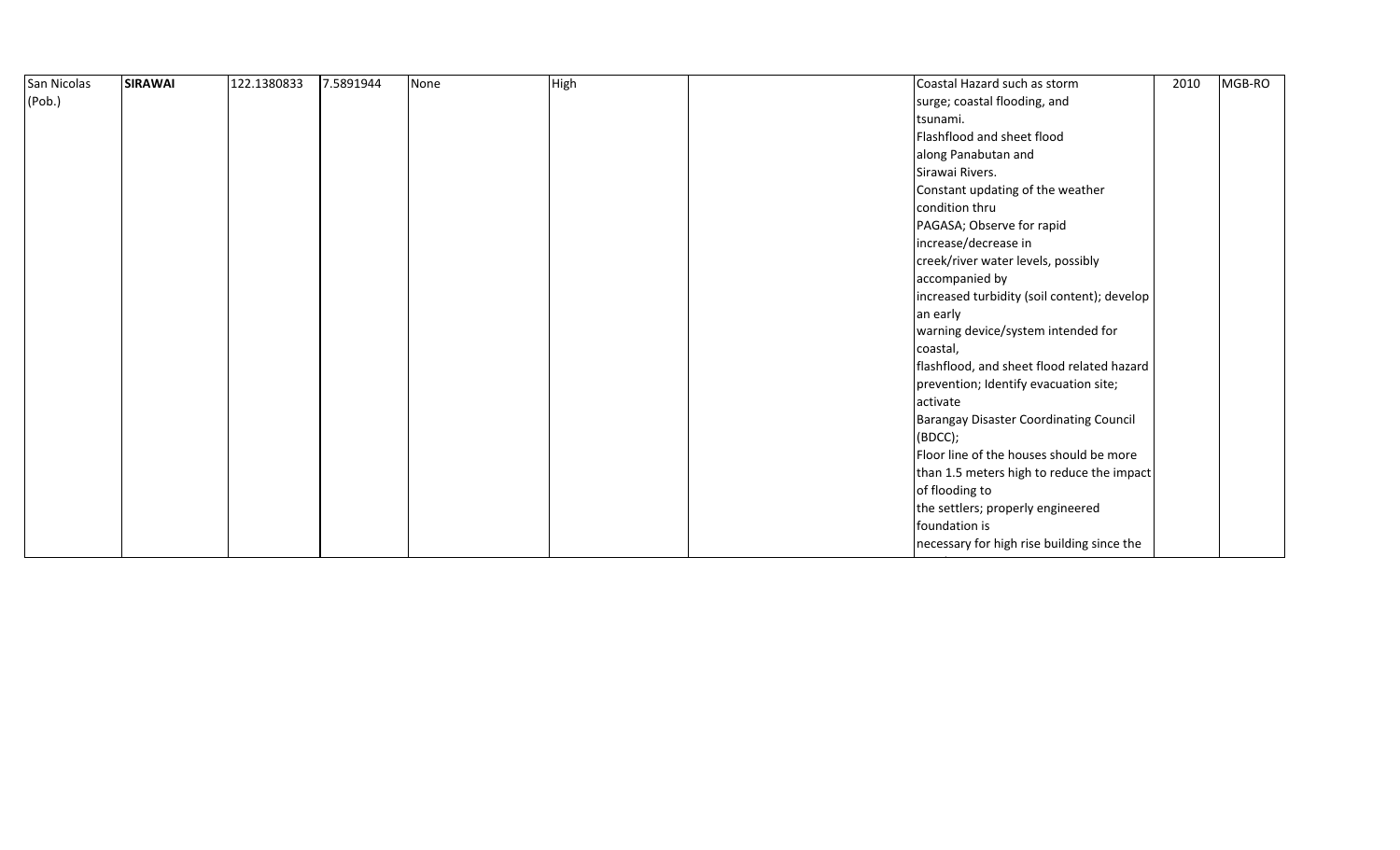| San Vicente | <b>SIRAWAI</b> | 122.1477010 | 7.5809280 | None | High | Flashflood and sheet flood                | 2010 | MGB-RO |
|-------------|----------------|-------------|-----------|------|------|-------------------------------------------|------|--------|
| (Pob.)      |                |             |           |      |      | along Panabutan, and                      |      |        |
|             |                |             |           |      |      | Sirawai Rivers.                           |      |        |
|             |                |             |           |      |      | Constant updating of the weather          |      |        |
|             |                |             |           |      |      | condition thru                            |      |        |
|             |                |             |           |      |      | PAGASA; Monitor and observe for rapid     |      |        |
|             |                |             |           |      |      | increase/decrease in creek/river water    |      |        |
|             |                |             |           |      |      | levels,                                   |      |        |
|             |                |             |           |      |      | possibly accompanied by increased         |      |        |
|             |                |             |           |      |      | turbidity (soil                           |      |        |
|             |                |             |           |      |      | content); develop an early warning        |      |        |
|             |                |             |           |      |      | device/system                             |      |        |
|             |                |             |           |      |      | intended for flashflood/sheet flood       |      |        |
|             |                |             |           |      |      | related hazard                            |      |        |
|             |                |             |           |      |      | prevention; Identify evacuation site;     |      |        |
|             |                |             |           |      |      | Activate                                  |      |        |
|             |                |             |           |      |      | BDCC; Floor line of the houses should be  |      |        |
|             |                |             |           |      |      | more                                      |      |        |
|             |                |             |           |      |      | than 1.5 meters high to reduce the impact |      |        |
|             |                |             |           |      |      |                                           |      |        |
|             |                |             |           |      |      | flooding to the settlers; properly        |      |        |
|             |                |             |           |      |      | engineered                                |      |        |
|             |                |             |           |      |      | foundation is necessary for high rise     |      |        |
|             |                |             |           |      |      | building                                  |      |        |
|             |                |             |           |      |      | since the area is underlain by unstable   |      |        |
|             |                |             |           |      |      | and soft                                  |      |        |
|             |                |             |           |      |      | sediments.                                |      |        |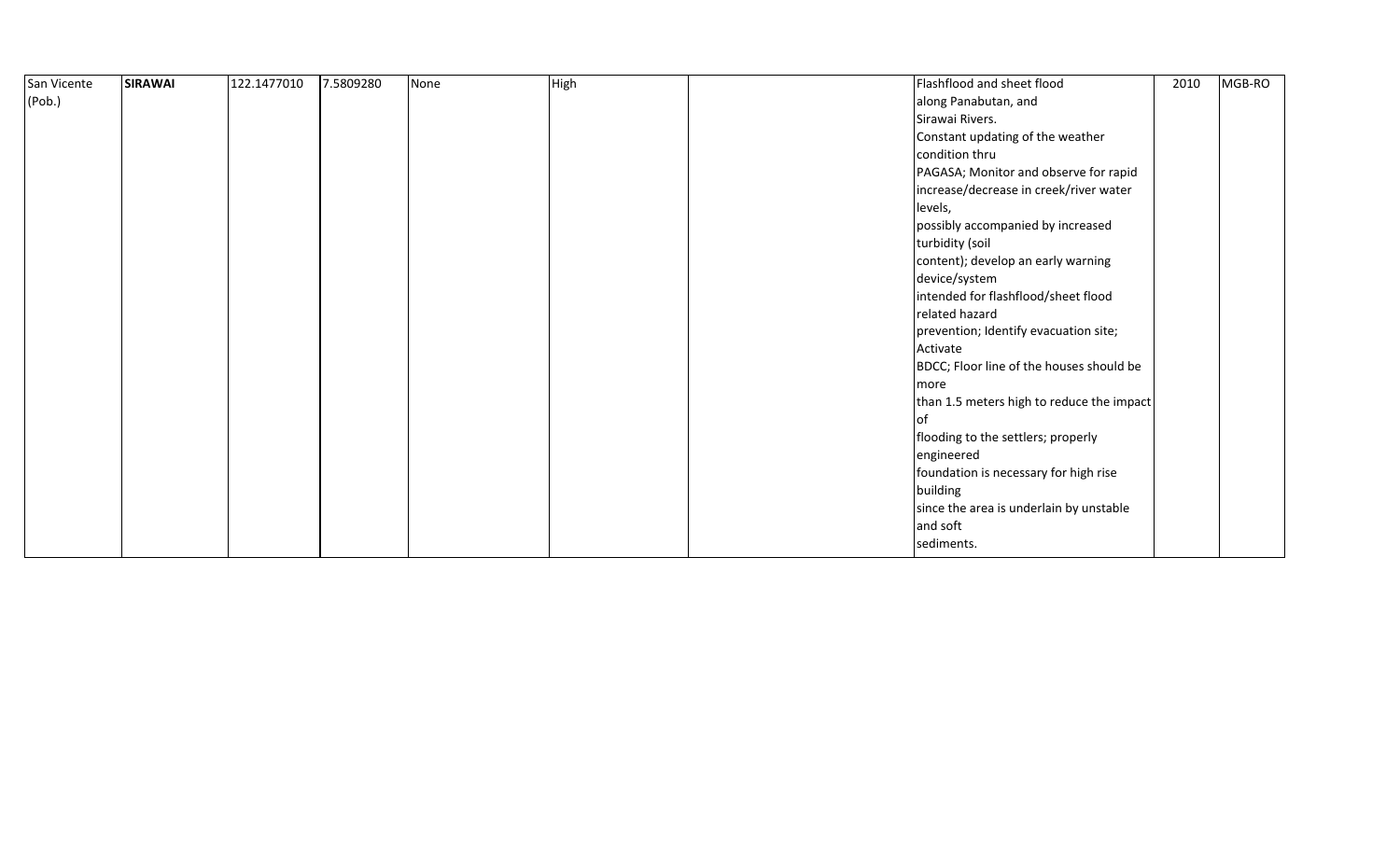| Pugos | <b>SIRAWAI</b> | 122.1112444 | 7.5430194 | None | High | High                                                                   | Coastal Hazard such as storm                                                        | 2010 | MGB-RO |
|-------|----------------|-------------|-----------|------|------|------------------------------------------------------------------------|-------------------------------------------------------------------------------------|------|--------|
|       |                |             |           |      |      | (Road cuts; steep slopes)                                              | surge; coastal flooding, coastal                                                    |      |        |
|       |                |             |           |      |      | Monitor/observe for presence of                                        | erosion, and tsunami.                                                               |      |        |
|       |                |             |           |      |      | vertical                                                               | Flashflood and sheet flood along creek.                                             |      |        |
|       |                |             |           |      |      | displacement and cracks perpendicular Constant updating of the weather |                                                                                     |      |        |
|       |                |             |           |      |      | to the                                                                 | condition thru                                                                      |      |        |
|       |                |             |           |      |      | steep slopes; Observed for saturated                                   | PAGASA; Observe for rapid                                                           |      |        |
|       |                |             |           |      |      | ground or                                                              | increase/decrease in                                                                |      |        |
|       |                |             |           |      |      | seeps in areas that are not typically                                  | creek/river water levels, possibly                                                  |      |        |
|       |                |             |           |      |      | wet; constant                                                          | accompanied by                                                                      |      |        |
|       |                |             |           |      |      |                                                                        | communication and updates with Brgy.   increased turbidity (soil content); develop  |      |        |
|       |                |             |           |      |      | Talabiga                                                               | an early                                                                            |      |        |
|       |                |             |           |      |      | on landslide related hazard situation;                                 | warning device/system intended for                                                  |      |        |
|       |                |             |           |      |      | Activate                                                               | coastal,                                                                            |      |        |
|       |                |             |           |      |      |                                                                        | Barangay Disaster Coordinating Council   flashflood, and sheet flood related hazard |      |        |
|       |                |             |           |      |      | (BDCC);                                                                | prevention; Identify evacuation site;                                               |      |        |
|       |                |             |           |      |      | Inform the concern agencies on the                                     | activate                                                                            |      |        |
|       |                |             |           |      |      | condition of                                                           | <b>Barangay Disaster Coordinating Council</b>                                       |      |        |
|       |                |             |           |      |      | the landslide along steep road cuts of                                 | (BDCC);                                                                             |      |        |
|       |                |             |           |      |      | the coastal                                                            |                                                                                     |      |        |
|       |                |             |           |      |      | road.                                                                  |                                                                                     |      |        |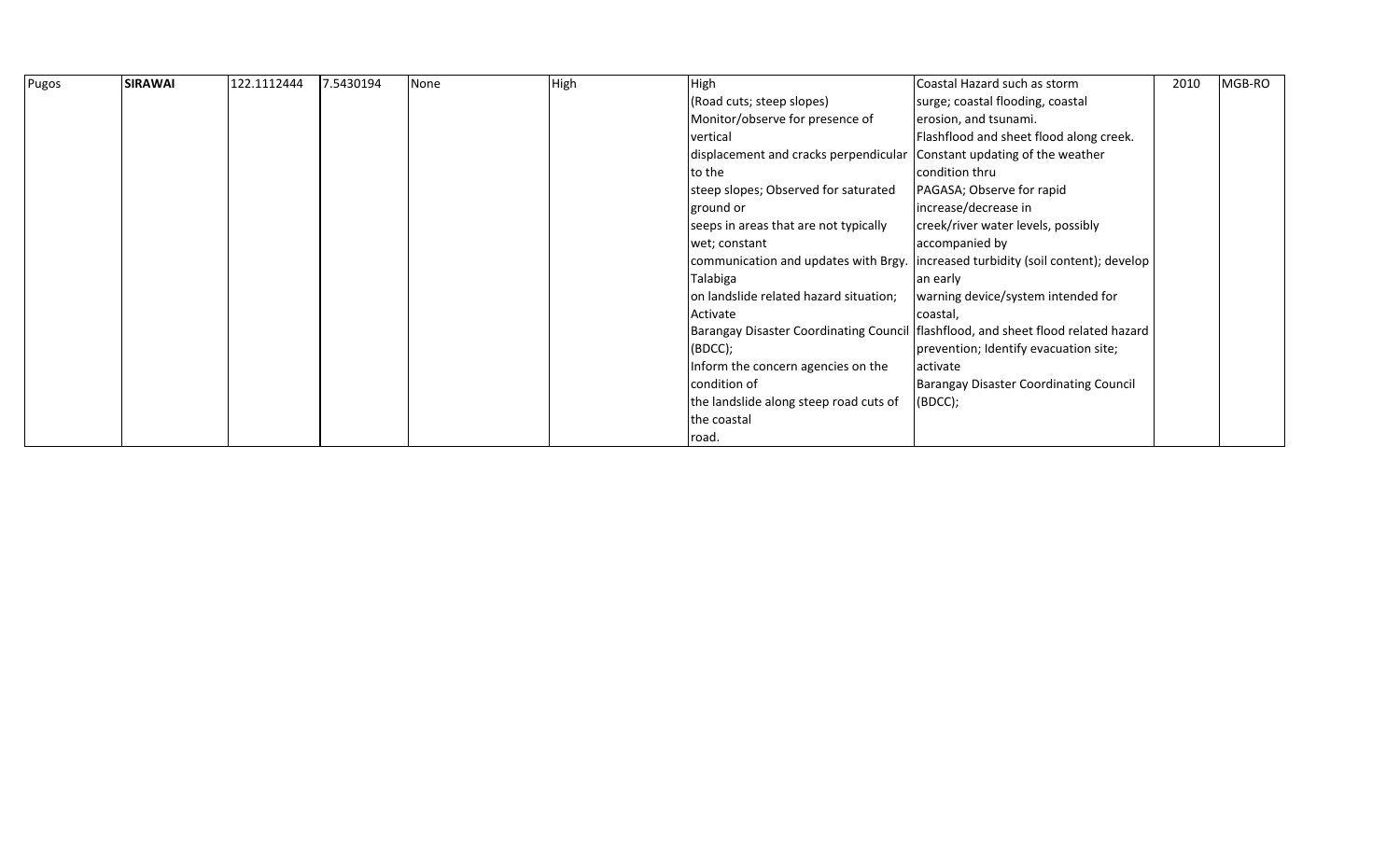| Pula Bato   | <b>SIRAWAI</b> | 122.4542222 | 7.5267778 | None | High | High                                            | Flashflood and sheet flood             | 2010 | MGB-RO |
|-------------|----------------|-------------|-----------|------|------|-------------------------------------------------|----------------------------------------|------|--------|
|             |                |             |           |      |      | (steep slope; road cuts)                        | along Piacan River                     |      |        |
|             |                |             |           |      |      | Monitor/observe for presence of                 | Constant updating of the weather       |      |        |
|             |                |             |           |      |      | vertical                                        | condition thru                         |      |        |
|             |                |             |           |      |      | displacement and cracks perpendicular           | PAGASA; Monitor and observe for rapid  |      |        |
|             |                |             |           |      |      | to the                                          | increase/decrease in creek/river water |      |        |
|             |                |             |           |      |      | steep slopes; Observed for saturated            | levels,                                |      |        |
|             |                |             |           |      |      | ground or                                       | possibly accompanied by increased      |      |        |
|             |                |             |           |      |      | seeps in areas that are not typically           | turbidity (soil                        |      |        |
|             |                |             |           |      |      | wet; constant                                   | content); develop an early warning     |      |        |
|             |                |             |           |      |      | communication and updates with Brgy.            | device/system                          |      |        |
|             |                |             |           |      |      | Piacan on                                       | intended for flashflood/sheetflood     |      |        |
|             |                |             |           |      |      | landslide related hazard situation;             | related hazard                         |      |        |
|             |                |             |           |      |      | Activate                                        | prevention; Identify evacuation site;  |      |        |
|             |                |             |           |      |      | Barangay Disaster Coordinating Council Activate |                                        |      |        |
|             |                |             |           |      |      | (BDCC);                                         | BDCC.                                  |      |        |
|             |                |             |           |      |      | Inform the concern agencies on the              |                                        |      |        |
|             |                |             |           |      |      | condition of                                    |                                        |      |        |
|             |                |             |           |      |      | the landslide along steep road cuts of          |                                        |      |        |
|             |                |             |           |      |      | the coastal                                     |                                        |      |        |
|             |                |             |           |      |      | road.                                           |                                        |      |        |
| Pulang Lupa | <b>SIRAWAI</b> | 122.1838611 | 7.5875278 | None | High | High                                            | Flashflood and sheet flood             | 2010 | MGB-RO |
|             |                |             |           |      |      | (steep slopes; valley side)                     | along Sirawai River                    |      |        |
|             |                |             |           |      |      | Monitor/observe for presence of                 | Constant updating of the weather       |      |        |
|             |                |             |           |      |      | vertical                                        | condition thru                         |      |        |
|             |                |             |           |      |      | displacement and cracks perpendicular           | PAGASA; Monitor and observe for rapid  |      |        |
|             |                |             |           |      |      | to the                                          | increase/decrease in creek/river water |      |        |
|             |                |             |           |      |      | steep slopes; Observed for saturated            | levels,                                |      |        |
|             |                |             |           |      |      | ground or                                       | possibly accompanied by increased      |      |        |
|             |                |             |           |      |      | seeps in areas that are not typically           | turbidity (soil                        |      |        |
|             |                |             |           |      |      | wet; constant                                   | content); develop an early warning     |      |        |
|             |                |             |           |      |      | communication and updates with Brgy.            | device/system                          |      |        |
|             |                |             |           |      |      | Dona                                            | intended for flashflood/sheetflood     |      |        |
|             |                |             |           |      |      | Cecilia on landslide related hazard             | related hazard                         |      |        |
|             |                |             |           |      |      | situation;                                      | prevention; Identify evacuation site;  |      |        |
|             |                |             |           |      |      | Activate Barangay Disaster                      | Activate                               |      |        |
|             |                |             |           |      |      | <b>Coordinating Council</b>                     | BDCC.                                  |      |        |
|             |                |             |           |      |      | (BDCC);                                         |                                        |      |        |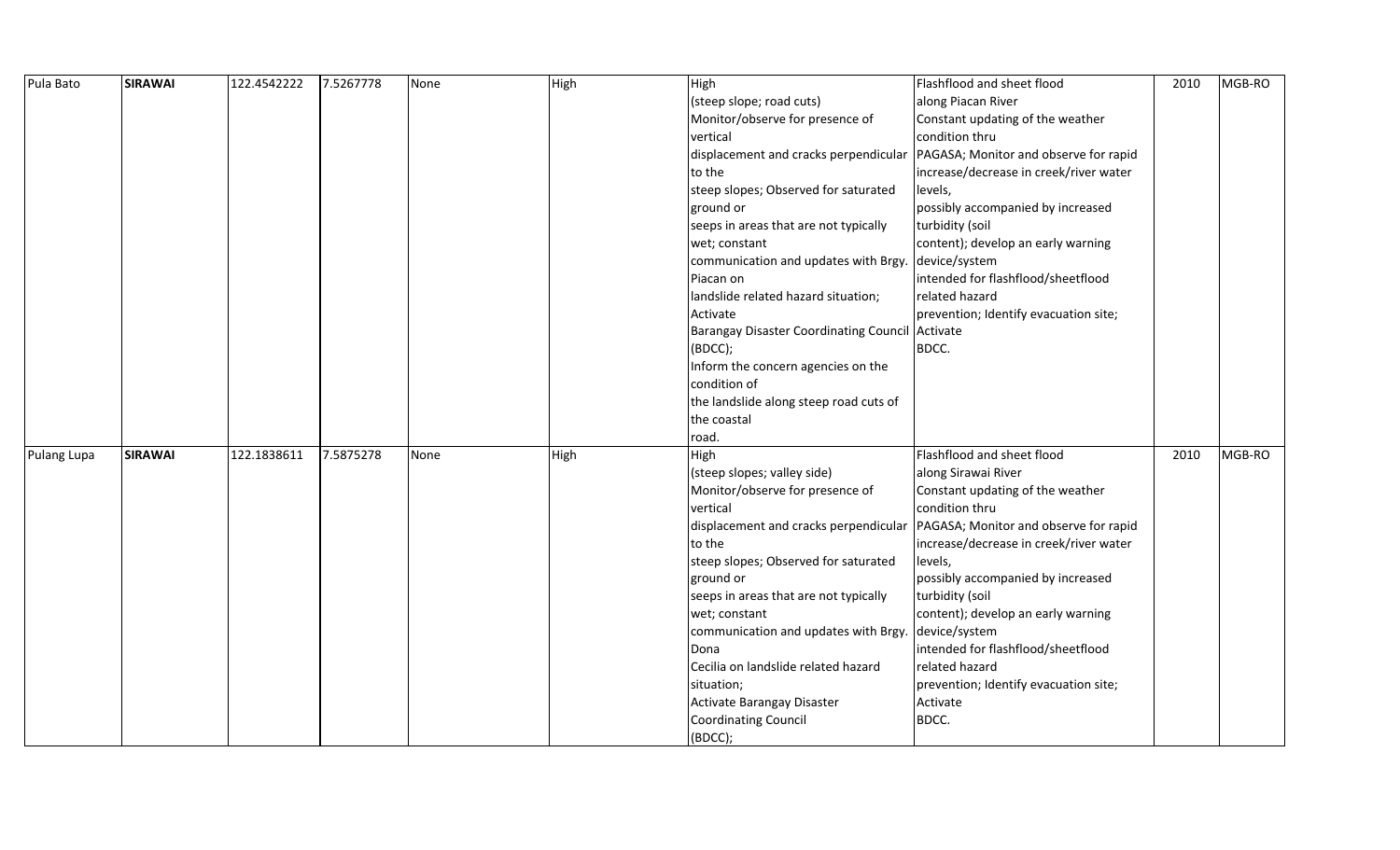| 2010<br>Coastal Hazard such as storm          | MGB-RO |
|-----------------------------------------------|--------|
|                                               |        |
|                                               |        |
|                                               |        |
| along Panabutan and Sirawai                   |        |
|                                               |        |
| Constant updating of the weather              |        |
|                                               |        |
|                                               |        |
|                                               |        |
| creek/river water levels, possibly            |        |
|                                               |        |
| increased turbidity (soil content); develop   |        |
|                                               |        |
| warning device/system intended for            |        |
|                                               |        |
| flashflood, and sheet flood related hazard    |        |
| prevention; Identify evacuation site;         |        |
|                                               |        |
| <b>Barangay Disaster Coordinating Council</b> |        |
|                                               |        |
| Floor line of the houses should be more       |        |
|                                               |        |
| meters high to reduce the impact of           |        |
|                                               |        |
| the settlers; properly engineered             |        |
|                                               |        |
|                                               |        |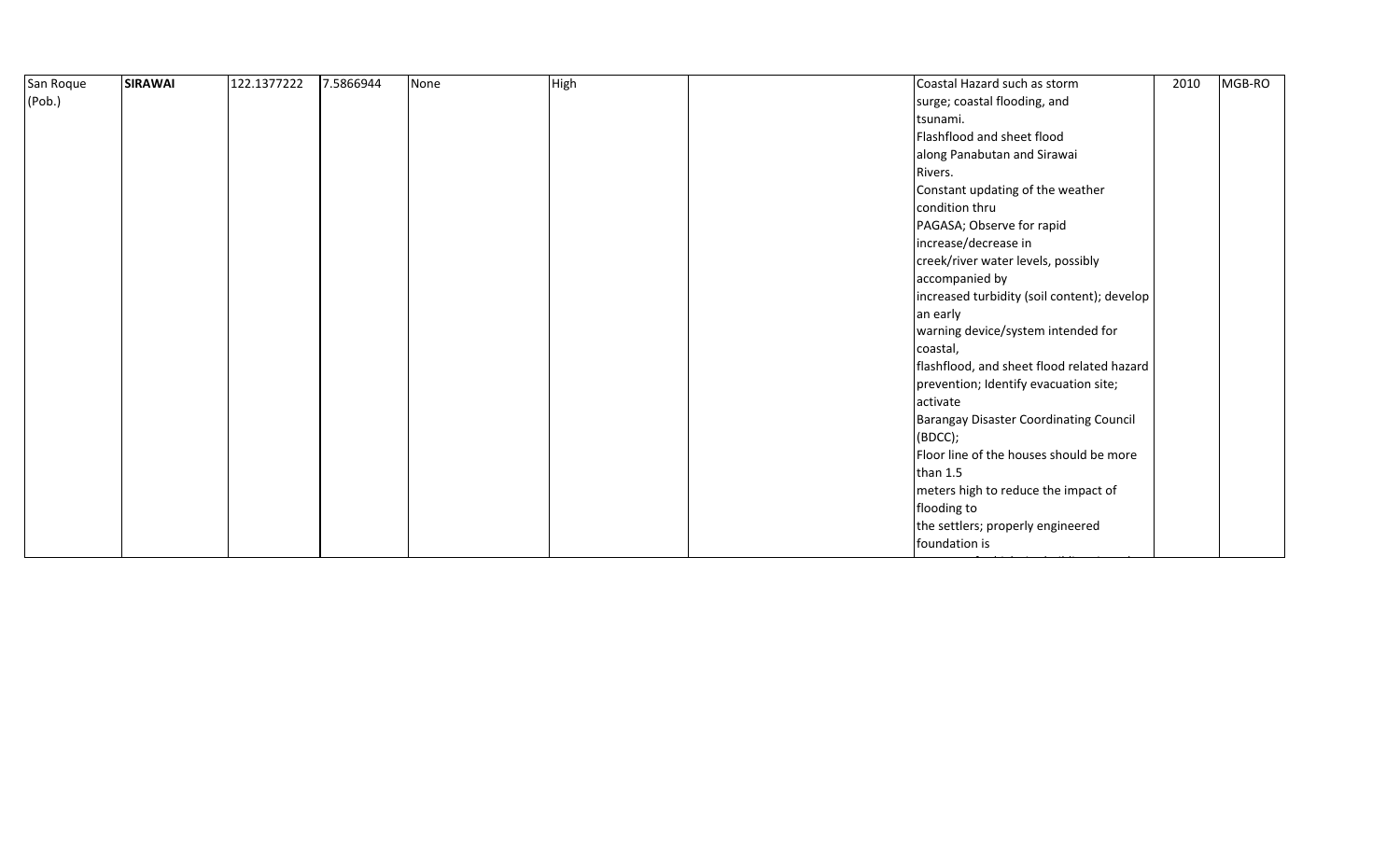| Sipakit | <b>SIRAWAI</b> | 122.1771111 | 7.6110556 | None     | High | High                                                                          | Flashflood and sheet flood             | 2010 | MGB-RO |
|---------|----------------|-------------|-----------|----------|------|-------------------------------------------------------------------------------|----------------------------------------|------|--------|
|         |                |             |           |          |      | (steep slopes; valley side)                                                   | along Panabutan River.; Constant       |      |        |
|         |                |             |           |          |      | Monitor/observe for presence of                                               | updating of the weather condition thru |      |        |
|         |                |             |           |          |      | vertical                                                                      | PAGASA; Monitor and observe for rapid  |      |        |
|         |                |             |           |          |      | displacement and cracks perpendicular  increase/decrease in creek/river water |                                        |      |        |
|         |                |             |           |          |      | to the                                                                        | levels,                                |      |        |
|         |                |             |           |          |      | steep slopes; Observed for saturated                                          | possibly accompanied by increased      |      |        |
|         |                |             |           |          |      | ground or                                                                     | turbidity (soil                        |      |        |
|         |                |             |           |          |      | seeps in areas that are not typically                                         | content); develop an early warning     |      |        |
|         |                |             |           |          |      | wet;                                                                          | device/system                          |      |        |
|         |                |             |           |          |      | Activate Barangay Disaster                                                    | intended for flashflood/sheetflood     |      |        |
|         |                |             |           |          |      | Coordinating Council                                                          | related hazard                         |      |        |
|         |                |             |           |          |      | (BDCC);                                                                       | prevention; Identify evacuation site;  |      |        |
|         |                |             |           |          |      |                                                                               | Activate                               |      |        |
|         |                |             |           |          |      |                                                                               | BDCC.                                  |      |        |
|         |                |             |           |          |      |                                                                               |                                        |      |        |
| Sipawa  | <b>SIRAWAI</b> | 122.2123889 | 7.5028056 | Moderate | None | High (steep slopes; valley side);                                             |                                        | 2010 | MGB-RO |
|         |                |             |           |          |      | Monitor/observe for presence of                                               |                                        |      |        |
|         |                |             |           |          |      | vertical                                                                      |                                        |      |        |
|         |                |             |           |          |      | displacement and cracks perpendicular                                         |                                        |      |        |
|         |                |             |           |          |      | to the                                                                        |                                        |      |        |
|         |                |             |           |          |      | steep slopes along valley side;                                               |                                        |      |        |
|         |                |             |           |          |      | Observed for                                                                  |                                        |      |        |
|         |                |             |           |          |      | saturated ground or seeps in areas that                                       |                                        |      |        |
|         |                |             |           |          |      | are not typically wet; constant                                               |                                        |      |        |
|         |                |             |           |          |      | communication and                                                             |                                        |      |        |
|         |                |             |           |          |      | updates with Brgy. Culasian on                                                |                                        |      |        |
|         |                |             |           |          |      | landslide related                                                             |                                        |      |        |
|         |                |             |           |          |      | hazard situation; Activate Barangay                                           |                                        |      |        |
|         |                |             |           |          |      | Disaster                                                                      |                                        |      |        |
|         |                |             |           |          |      | Coordinating Council (BDCC);                                                  |                                        |      |        |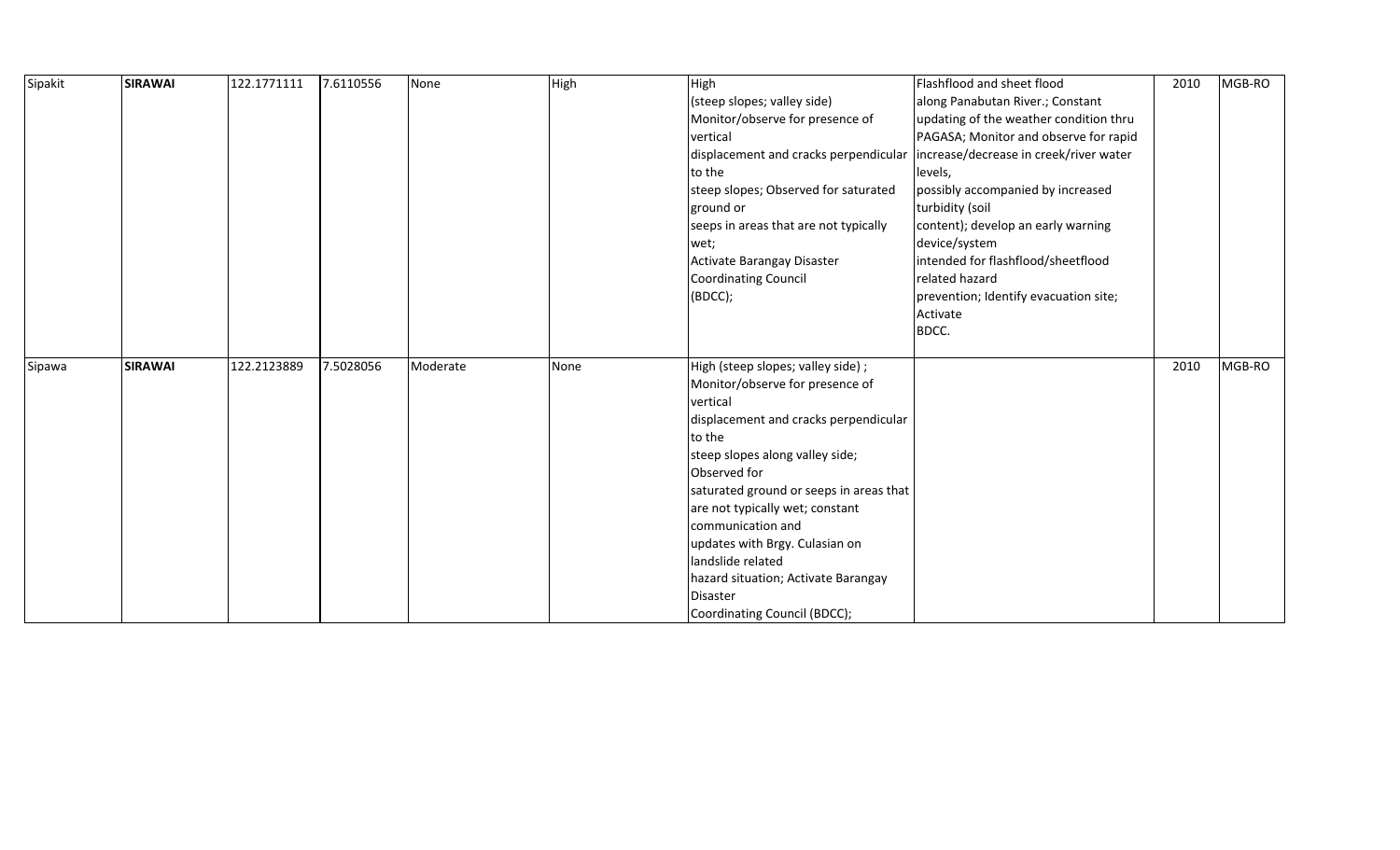| <b>SIRAWAI</b> | 122.1396667 | 7.5858611 | None | High | Coastal Hazard such as storm                  | 2010                                    | MGB-RO                                                                                    |
|----------------|-------------|-----------|------|------|-----------------------------------------------|-----------------------------------------|-------------------------------------------------------------------------------------------|
|                |             |           |      |      | surge; coastal flooding, and                  |                                         |                                                                                           |
|                |             |           |      |      | tsunami.                                      |                                         |                                                                                           |
|                |             |           |      |      | Flashflood and sheet flood                    |                                         |                                                                                           |
|                |             |           |      |      | along Panabutan and Sirawai                   |                                         |                                                                                           |
|                |             |           |      |      | Rivers.                                       |                                         |                                                                                           |
|                |             |           |      |      | Constant updating of the weather              |                                         |                                                                                           |
|                |             |           |      |      | condition thru                                |                                         |                                                                                           |
|                |             |           |      |      | PAGASA; Observe for rapid                     |                                         |                                                                                           |
|                |             |           |      |      | increase/decrease in                          |                                         |                                                                                           |
|                |             |           |      |      | creek/river water levels, possibly            |                                         |                                                                                           |
|                |             |           |      |      | accompanied by                                |                                         |                                                                                           |
|                |             |           |      |      |                                               |                                         |                                                                                           |
|                |             |           |      |      | an early                                      |                                         |                                                                                           |
|                |             |           |      |      | warning device/system intended for            |                                         |                                                                                           |
|                |             |           |      |      | coastal,                                      |                                         |                                                                                           |
|                |             |           |      |      |                                               |                                         |                                                                                           |
|                |             |           |      |      | prevention; Identify evacuation site;         |                                         |                                                                                           |
|                |             |           |      |      | activate                                      |                                         |                                                                                           |
|                |             |           |      |      | <b>Barangay Disaster Coordinating Council</b> |                                         |                                                                                           |
|                |             |           |      |      | (BOCC);                                       |                                         |                                                                                           |
|                |             |           |      |      |                                               |                                         |                                                                                           |
|                |             |           |      |      | than $1.5$                                    |                                         |                                                                                           |
|                |             |           |      |      | meters high to reduce the impact of           |                                         |                                                                                           |
|                |             |           |      |      | flooding to                                   |                                         |                                                                                           |
|                |             |           |      |      | the settlers; properly engineered             |                                         |                                                                                           |
|                |             |           |      |      | foundation is                                 |                                         |                                                                                           |
|                |             |           |      |      |                                               | Floor line of the houses should be more | increased turbidity (soil content); develop<br>flashflood, and sheet flood related hazard |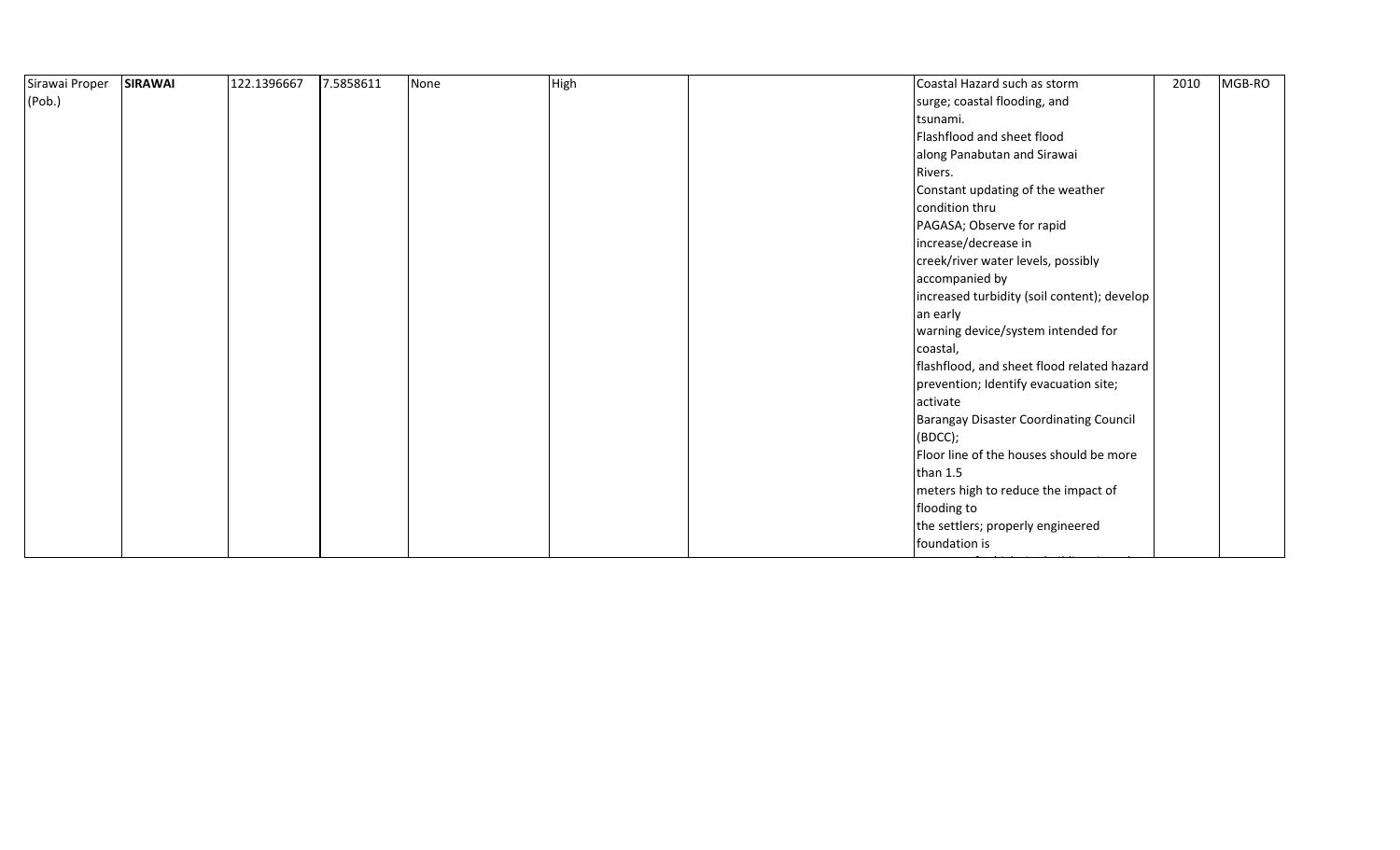| Talabiga | <b>SIRAWAI</b> | 122.1138417 | 7.5490222 | High | High | None                                            | Coastal Hazard such as storm          | 2010 | MGB-RO |
|----------|----------------|-------------|-----------|------|------|-------------------------------------------------|---------------------------------------|------|--------|
|          |                |             |           |      |      | (Coastal plain)                                 | surge; coastal flooding and           |      |        |
|          |                |             |           |      |      | Possible zone of landslide accumulation tsunami |                                       |      |        |
|          |                |             |           |      |      | coming                                          | Constant updating of the weather      |      |        |
|          |                |             |           |      |      | from the steep slope of the ridge near          | condition thru                        |      |        |
|          |                |             |           |      |      | the site.                                       | PAGASA; Develop an early warning      |      |        |
|          |                |             |           |      |      | Observe for presence of vertical                | device/system intended for coastal    |      |        |
|          |                |             |           |      |      | displacement and                                | related hazard                        |      |        |
|          |                |             |           |      |      | cracks perpendicular to the steep               | prevention; identify evacuation site; |      |        |
|          |                |             |           |      |      | slopes; Observed                                | Activate                              |      |        |
|          |                |             |           |      |      | for saturated ground or seeps in areas          | <b>BDCC</b>                           |      |        |
|          |                |             |           |      |      | that are not                                    |                                       |      |        |
|          |                |             |           |      |      | typically wet; develop an early warning         |                                       |      |        |
|          |                |             |           |      |      | device/system intended for landslide-           |                                       |      |        |
|          |                |             |           |      |      | related                                         |                                       |      |        |
|          |                |             |           |      |      | hazard prevention/mitigation; constant          |                                       |      |        |
|          |                |             |           |      |      | communication and updates with Brgy.            |                                       |      |        |
|          |                |             |           |      |      | Tapanayan on landslide related hazard           |                                       |      |        |
|          |                |             |           |      |      | situation;                                      |                                       |      |        |
|          |                |             |           |      |      | Activate Barangay Disaster                      |                                       |      |        |
|          |                |             |           |      |      | <b>Coordinating Council</b>                     |                                       |      |        |
|          |                |             |           |      |      | (BDCC); Inform the concern agencies on          |                                       |      |        |
|          |                |             |           |      |      | the                                             |                                       |      |        |
|          |                |             |           |      |      | condition of the landslide along steep          |                                       |      |        |
|          |                |             |           |      |      | road cuts of                                    |                                       |      |        |
|          |                |             |           |      |      | the coastal road.                               |                                       |      |        |
|          |                |             |           |      |      |                                                 |                                       |      |        |